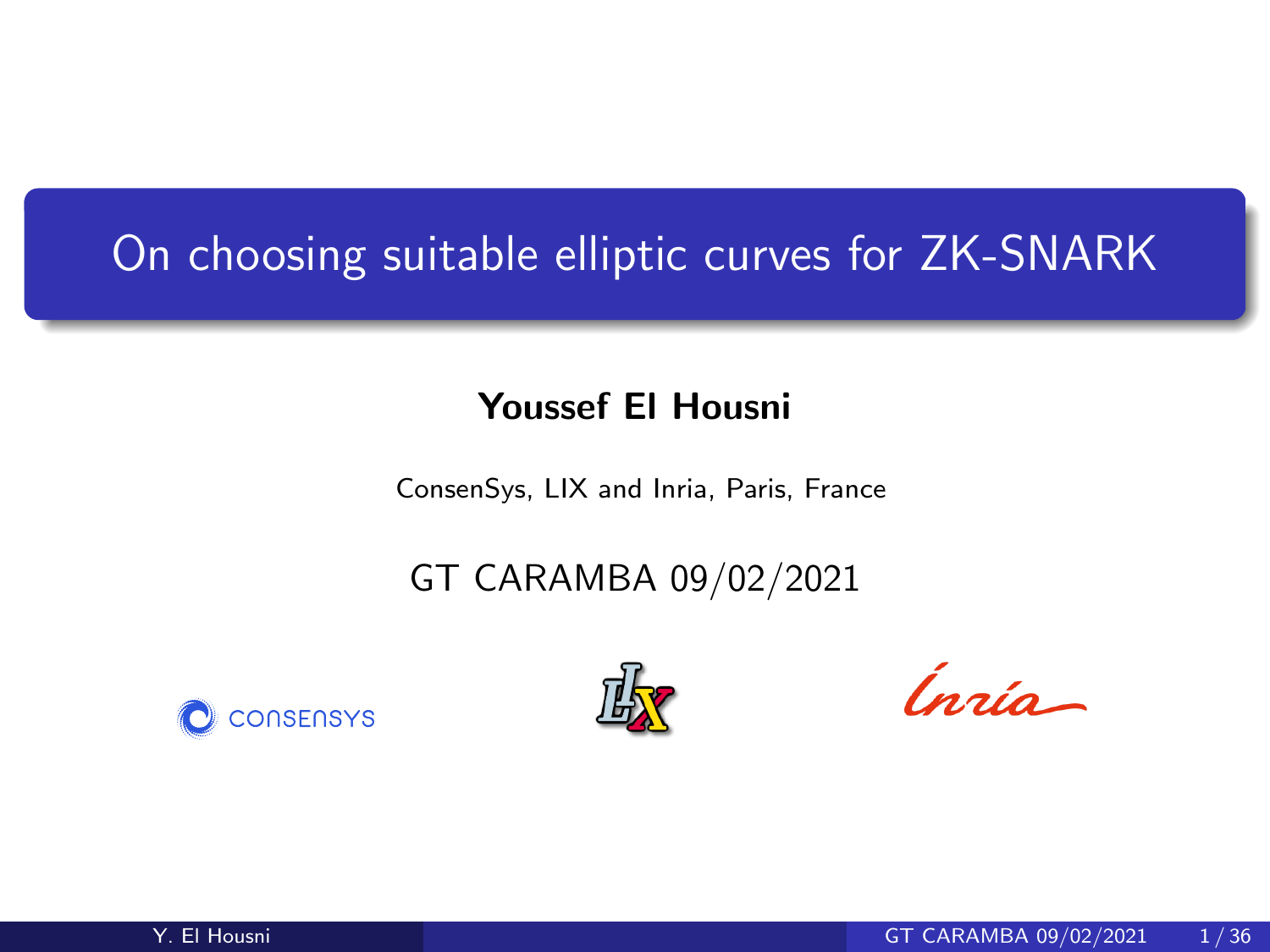#### **[Preliminaries](#page-2-0)**

- [Zero-knowledge proof \(ZKP\)](#page-2-0)
- [ZK-SNARK](#page-15-0)
- [proof composition](#page-24-0)

### 2 [Choice of elliptic curves](#page-29-0)

- **•** [Theory](#page-36-0)
- **·** [Implementation](#page-37-0)

## **[Future work](#page-39-0)**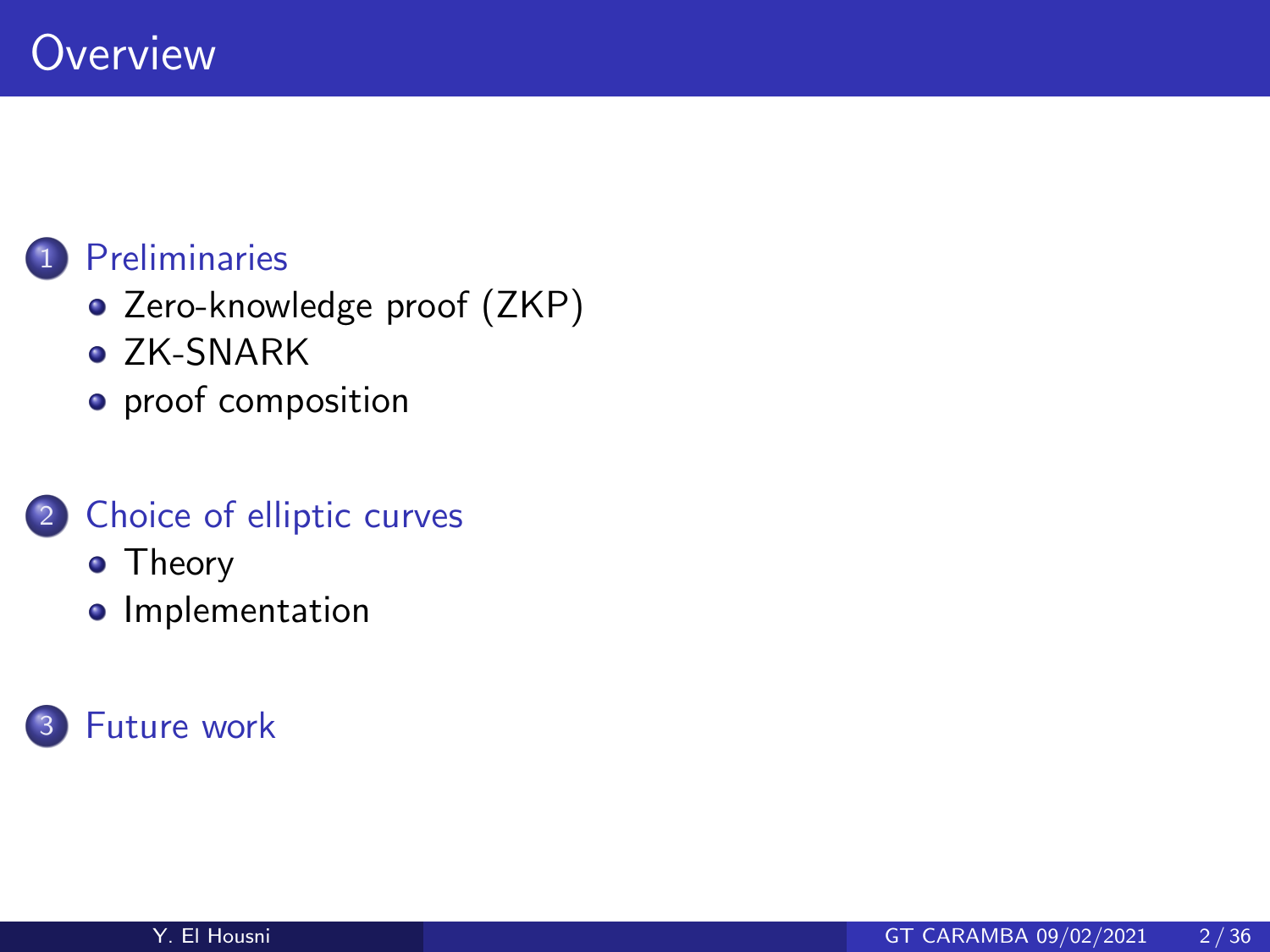# <span id="page-2-0"></span>Zero-Knowledge Proof of Knowledge, Informally

I know the solution to this complex equation



"Prove it" **Challenge** Response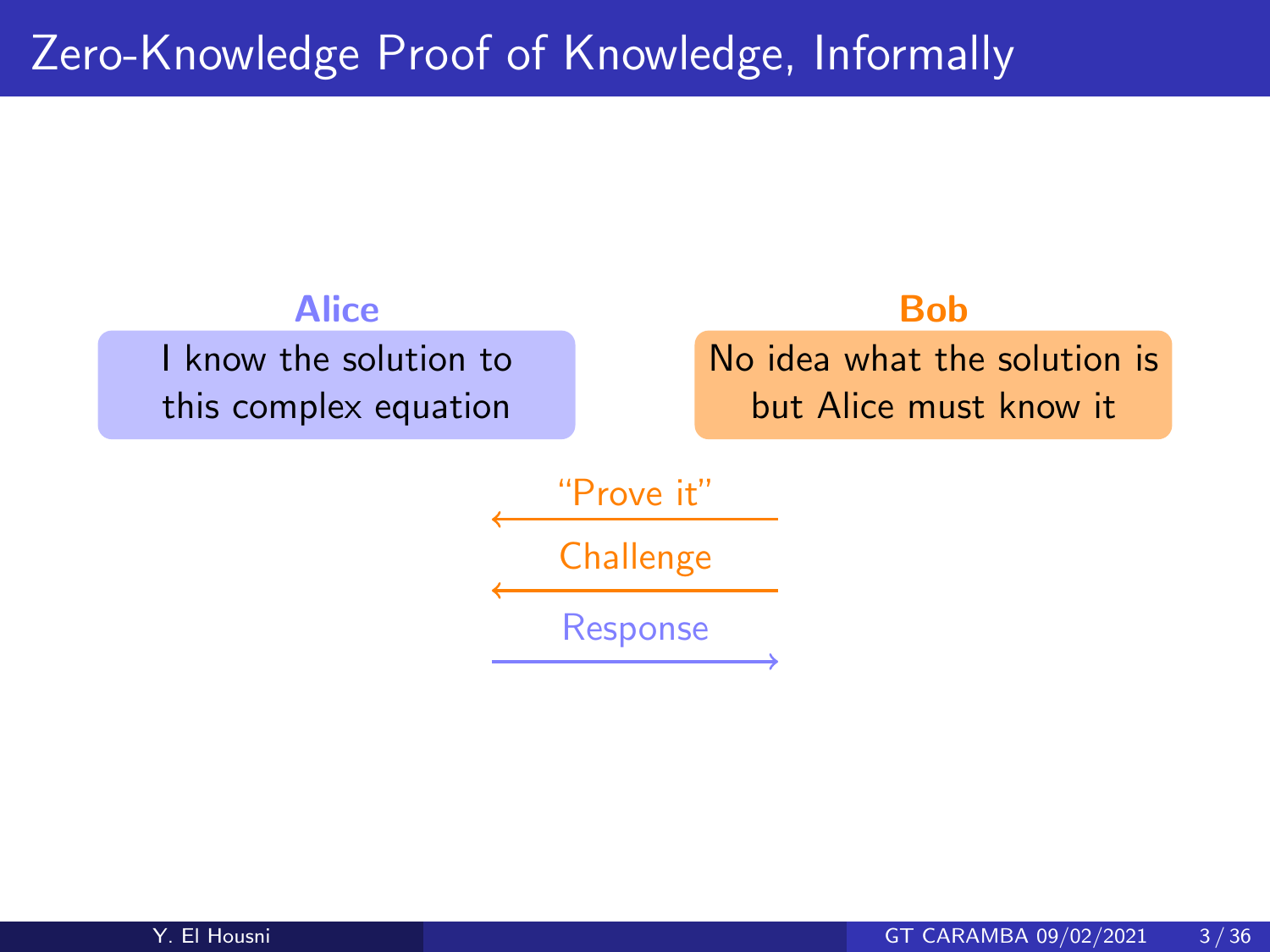#### Alice **Bob**

I know x such that  $g^x = y$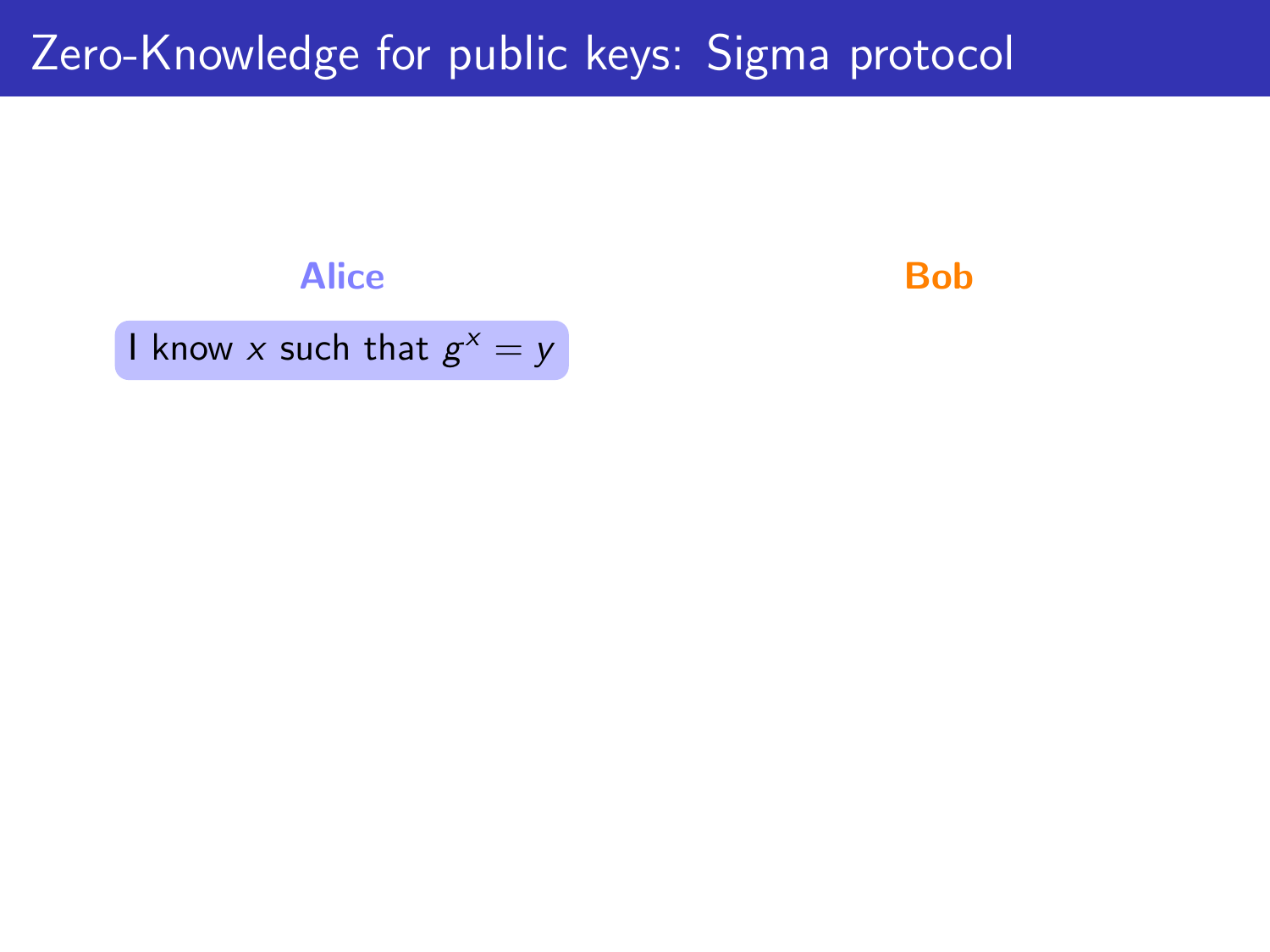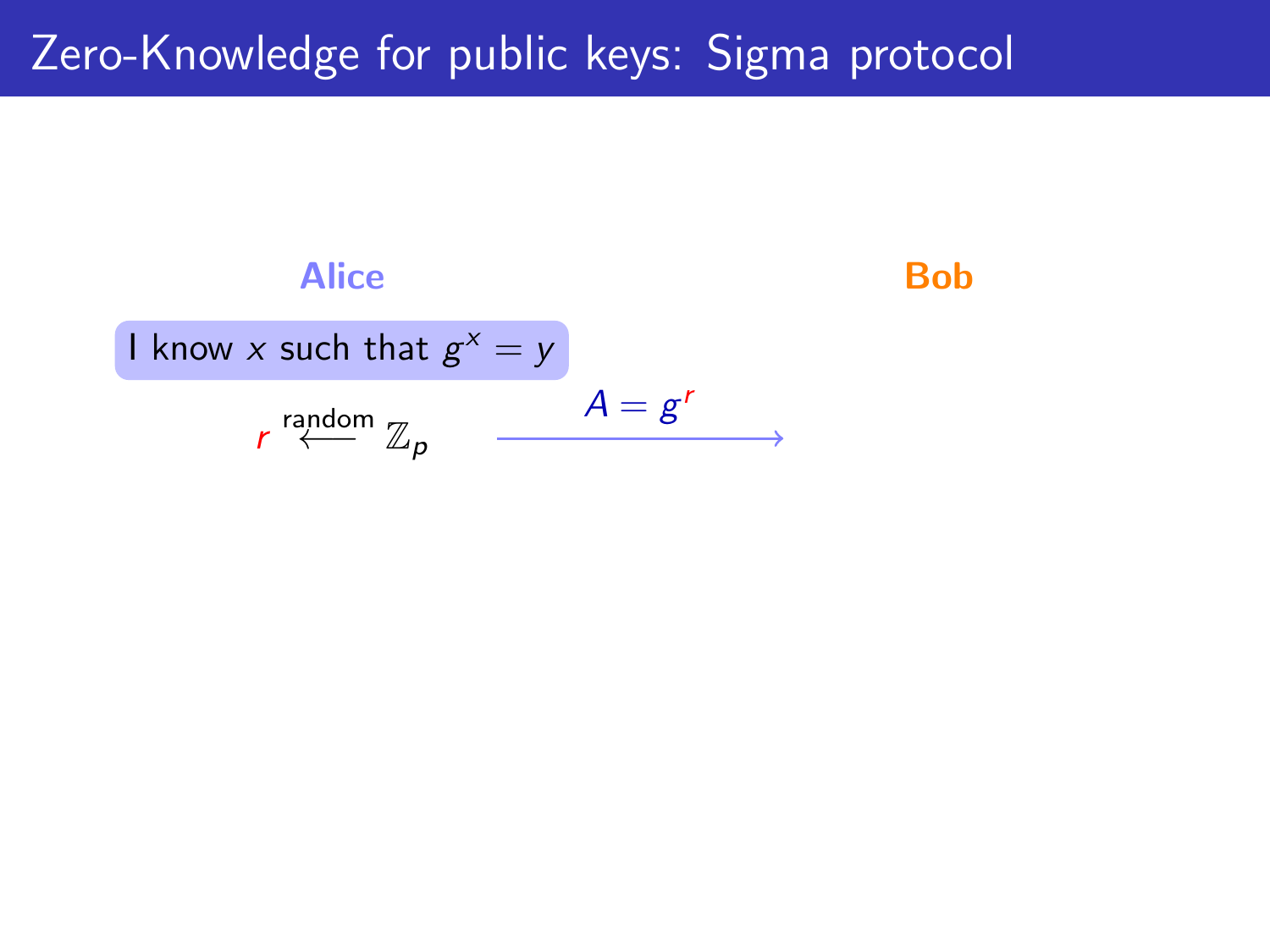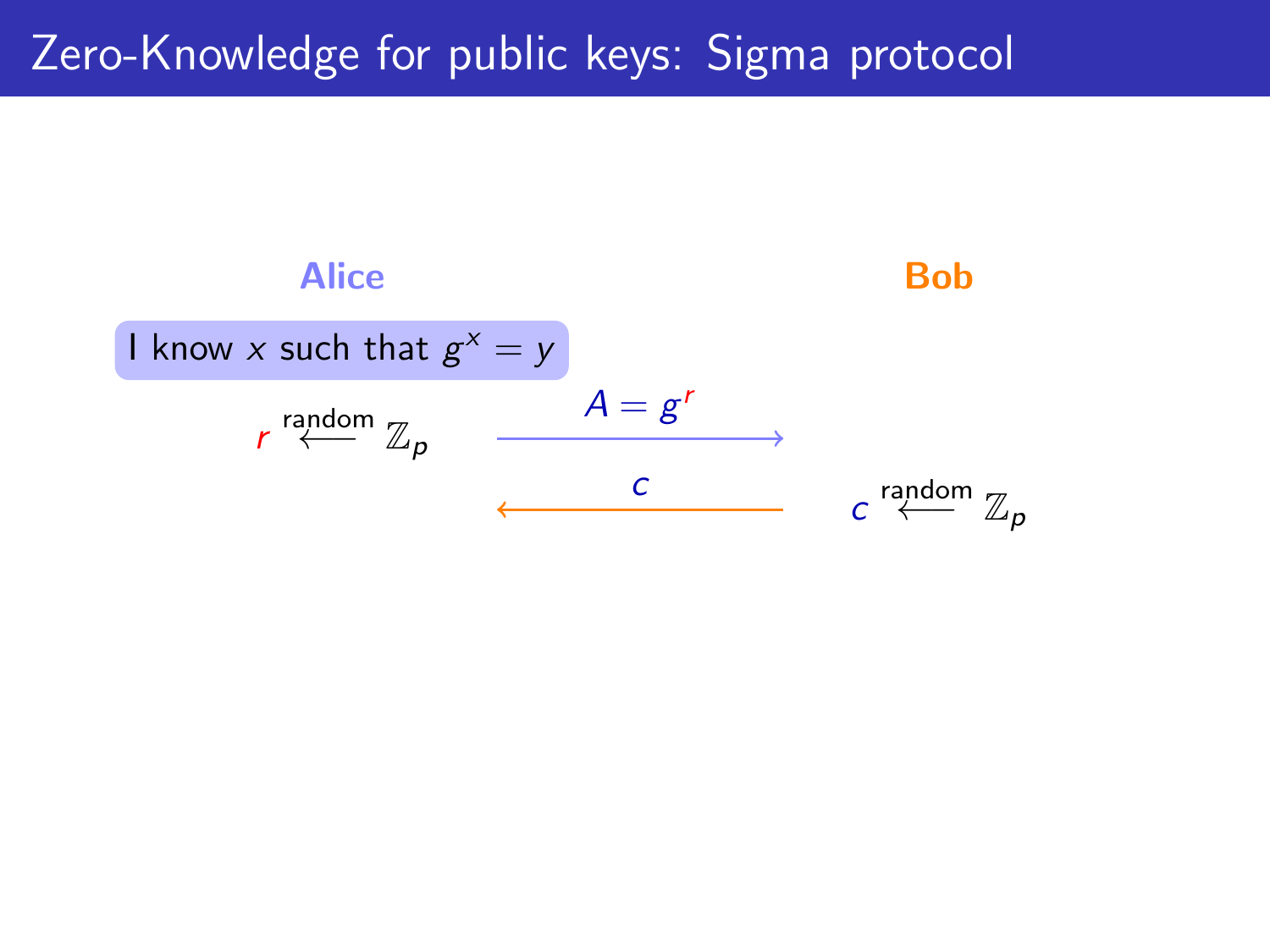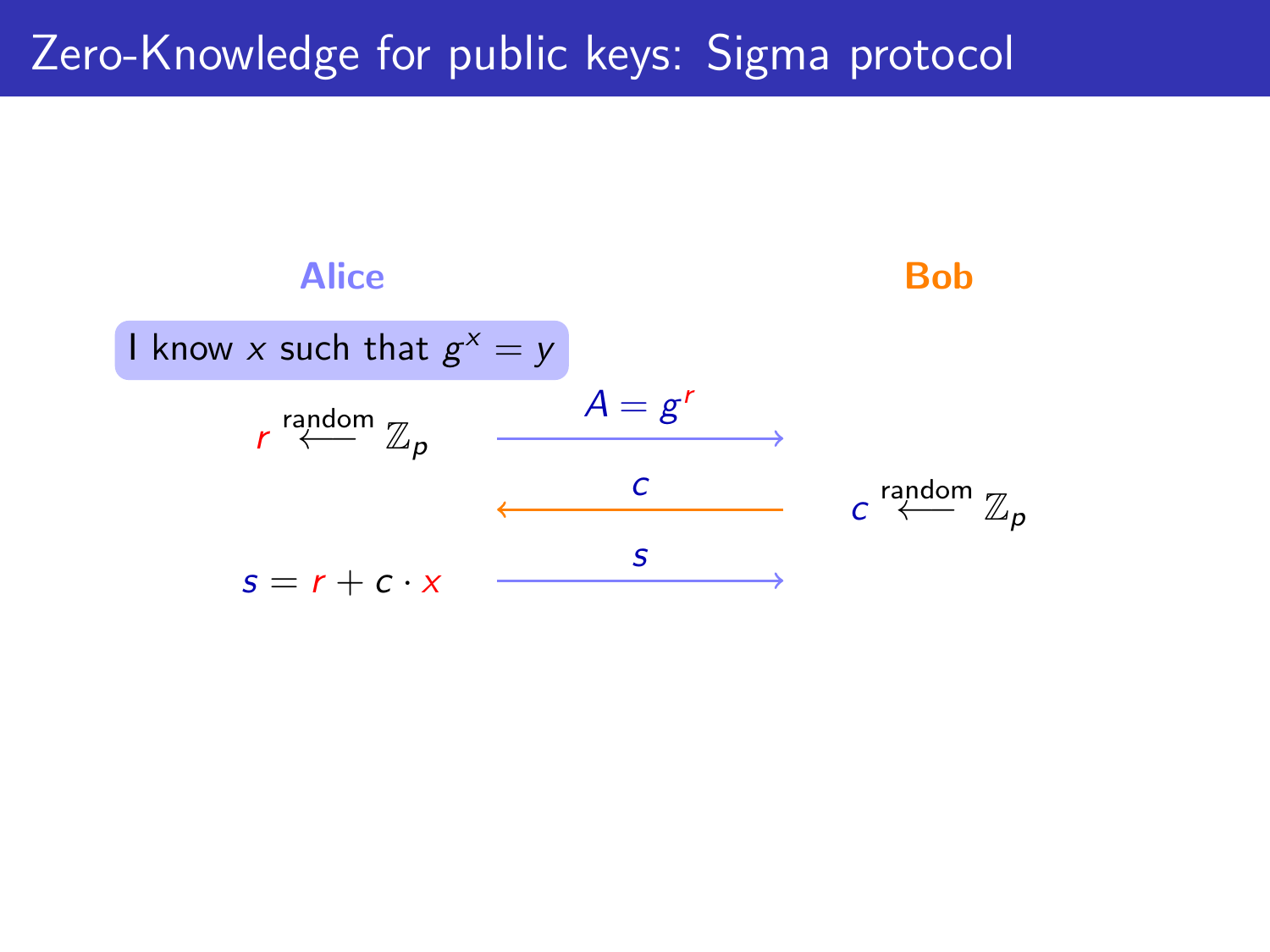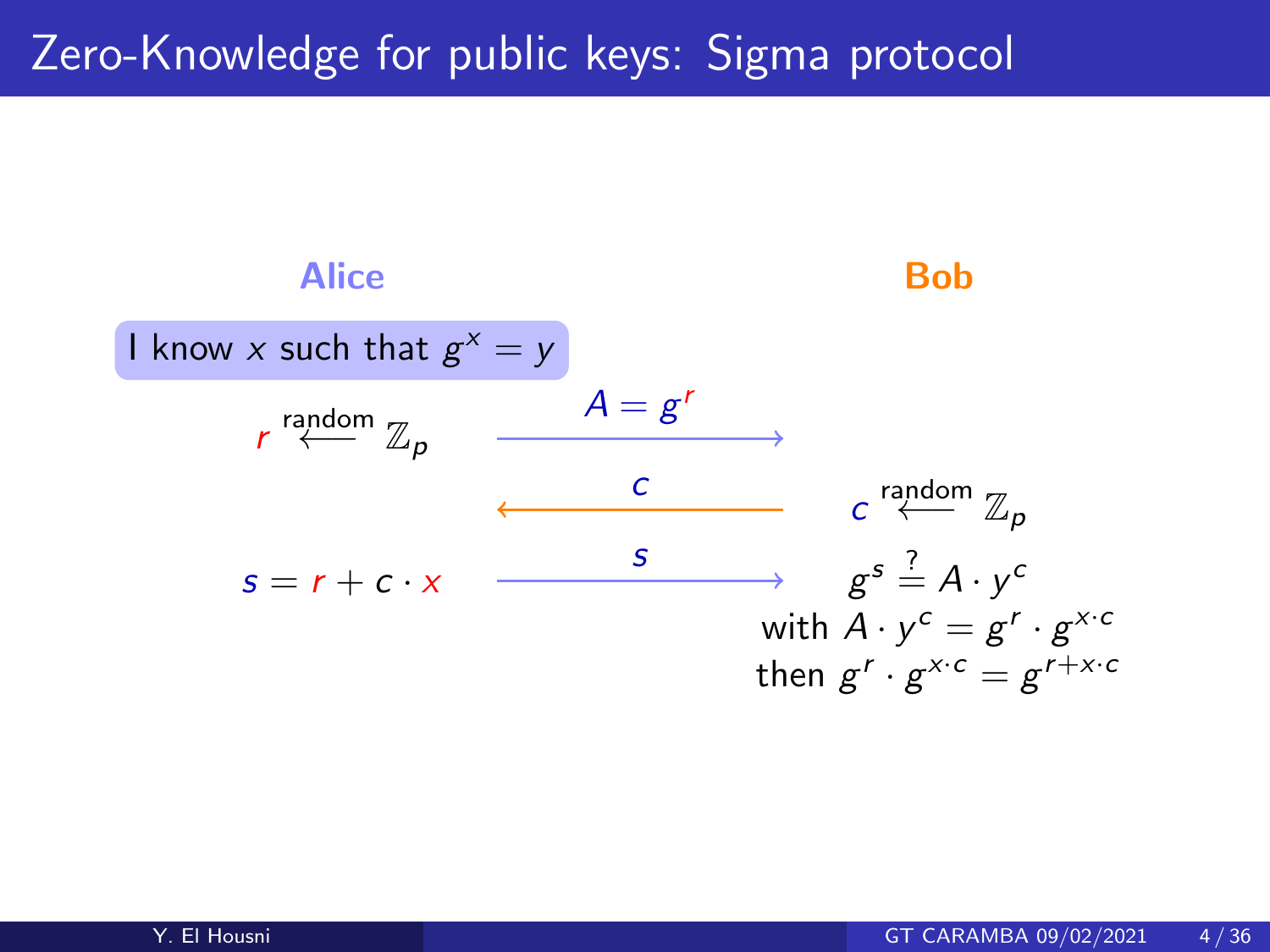# Non-Interactive Zero-Knowledge (NIKZ) Sigma protocol

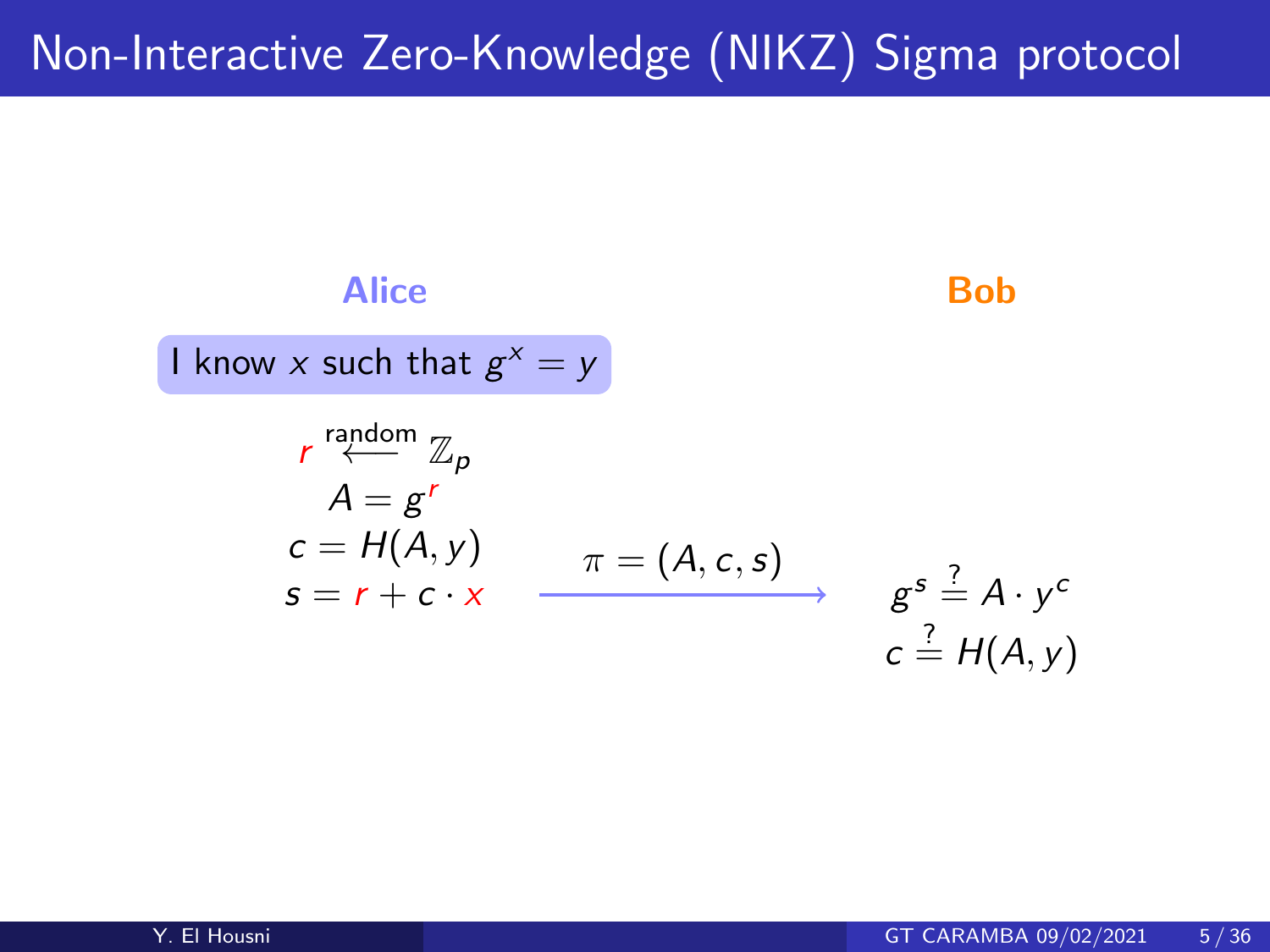- *specific* statement vs general statement
- interactive vs non-interactive protocol
- transparent setup vs trapdoored setup vs no setup
- Any verifier vs given verifier
- prover complexity (Alice)
- verifier complexity (Bob)
- **communication complexity (size of the proof and the setup)**
- **•** security assumptions, cryptographic primitive...

 $\bullet$  ...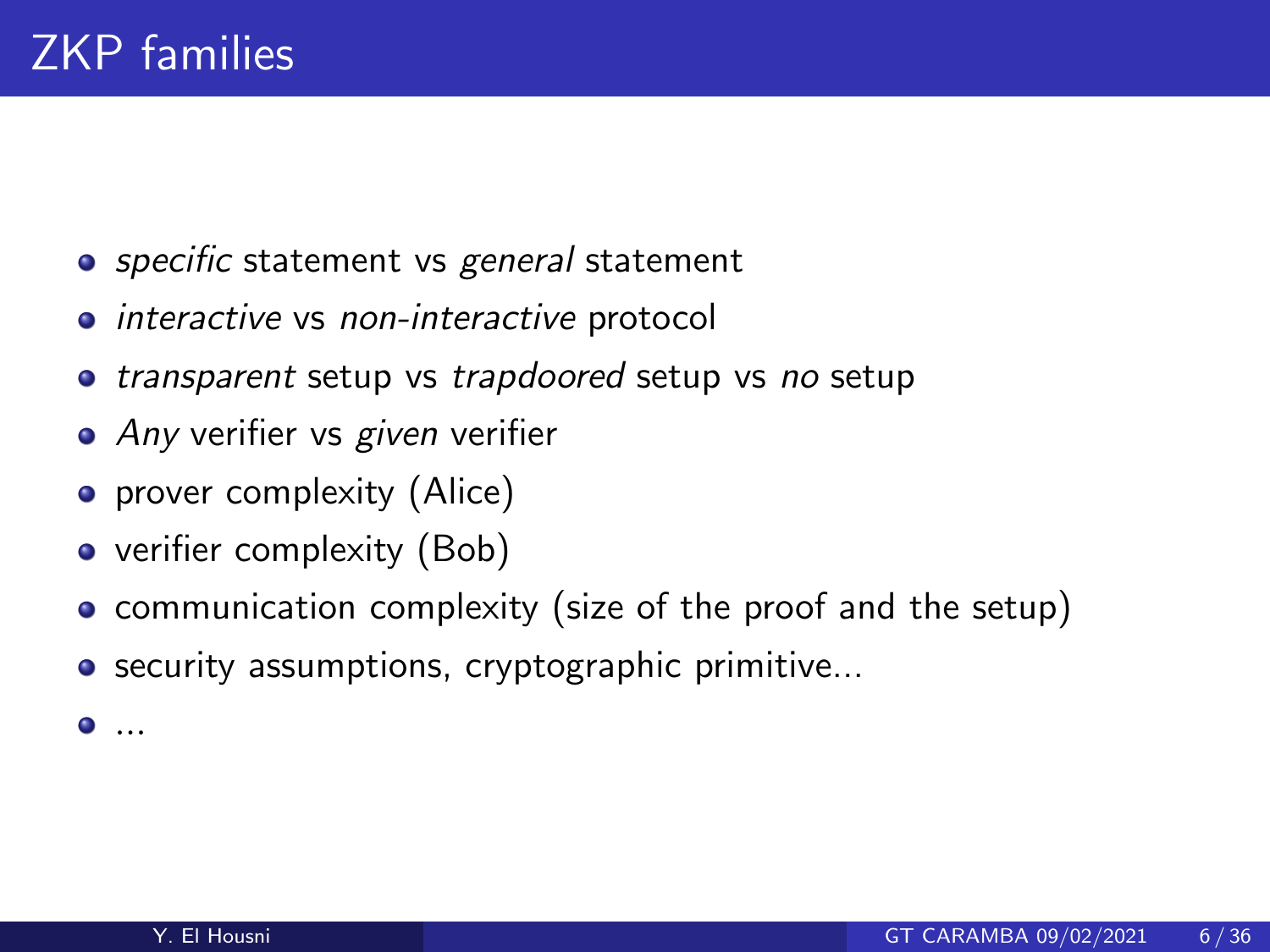A blockchain is a public peer-to-peer decentralized, transparent, immutable, paying ledger.

- Transparent: everything is visible to everyone
- Immutable: nothing can be removed once written
- *Paying*: everyone should pay a fee to use

Transparent –<del>−−−→</del> confidentiality –––––→ Problem

Immutable −−−−−→ scalability −−−−−→ Problem

Paying ––––→<br>Problem

Solution  $\longrightarrow$  7KP

setup, prover?, verifier?

Solution  $\longrightarrow$  7KP

Communication complexity

cost <del>−−</del>→ Solution  $\longrightarrow$  ZKP

Verifier complexity , prover?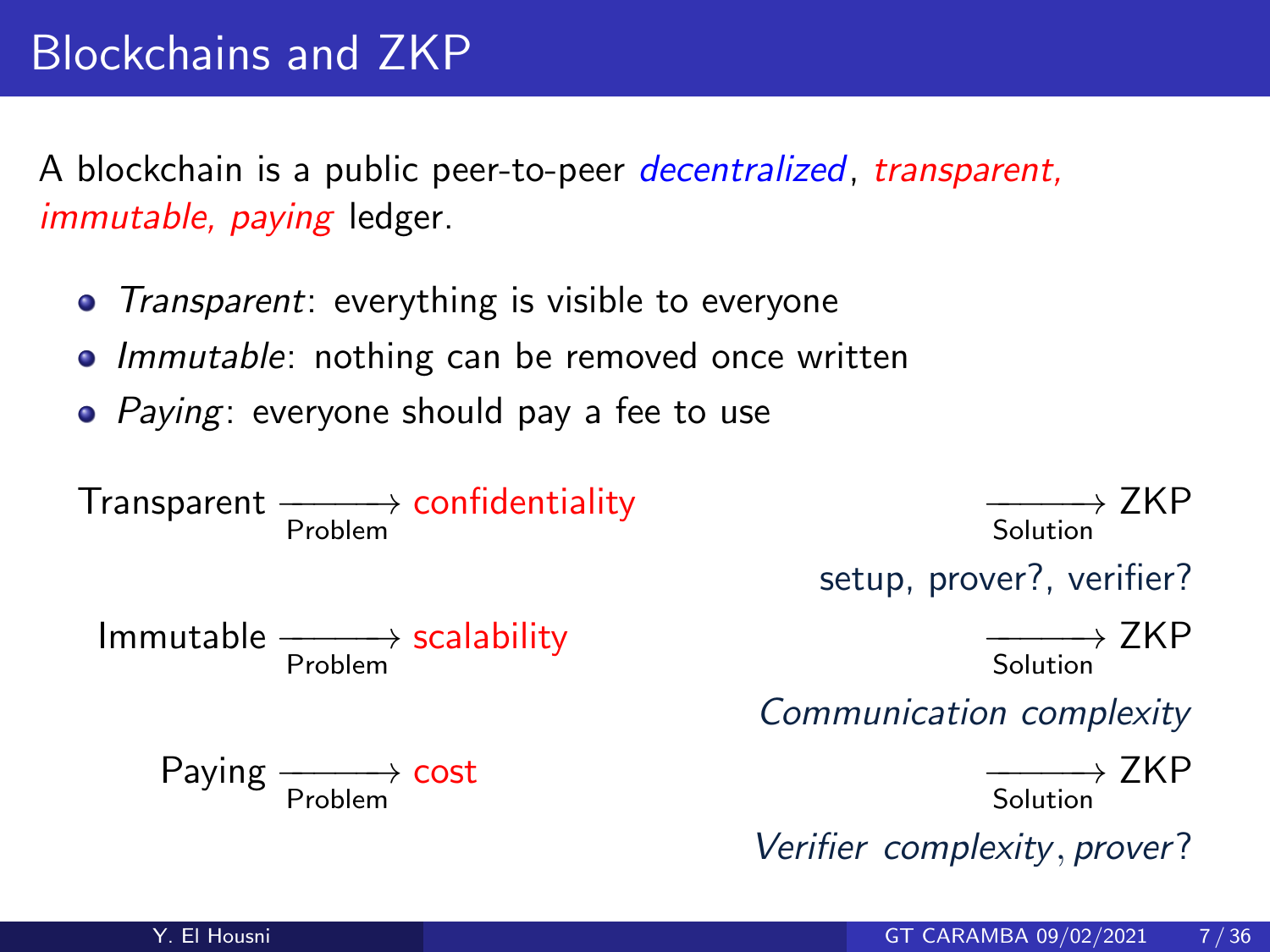- First ZKP paper [GMR85]
- Non-Interactive ZKP [BFM88]
- Succinct ZKP [K92]
- Succinct Non-Interactive ZKP [M94]
- Succinct NIZK without the PCP Theorem [Groth10]
- "SNARK" terminology and characterization of existence [BCCT11]
- Succinct NIZK without PCP Theorem and Quasi-linear prover time [GGPR13]
- Succinct NIZK without with constant-size proof and constant-time verifier (Groth16)
- First succinct NIZK with universal and updatable setup [Sonic19]

...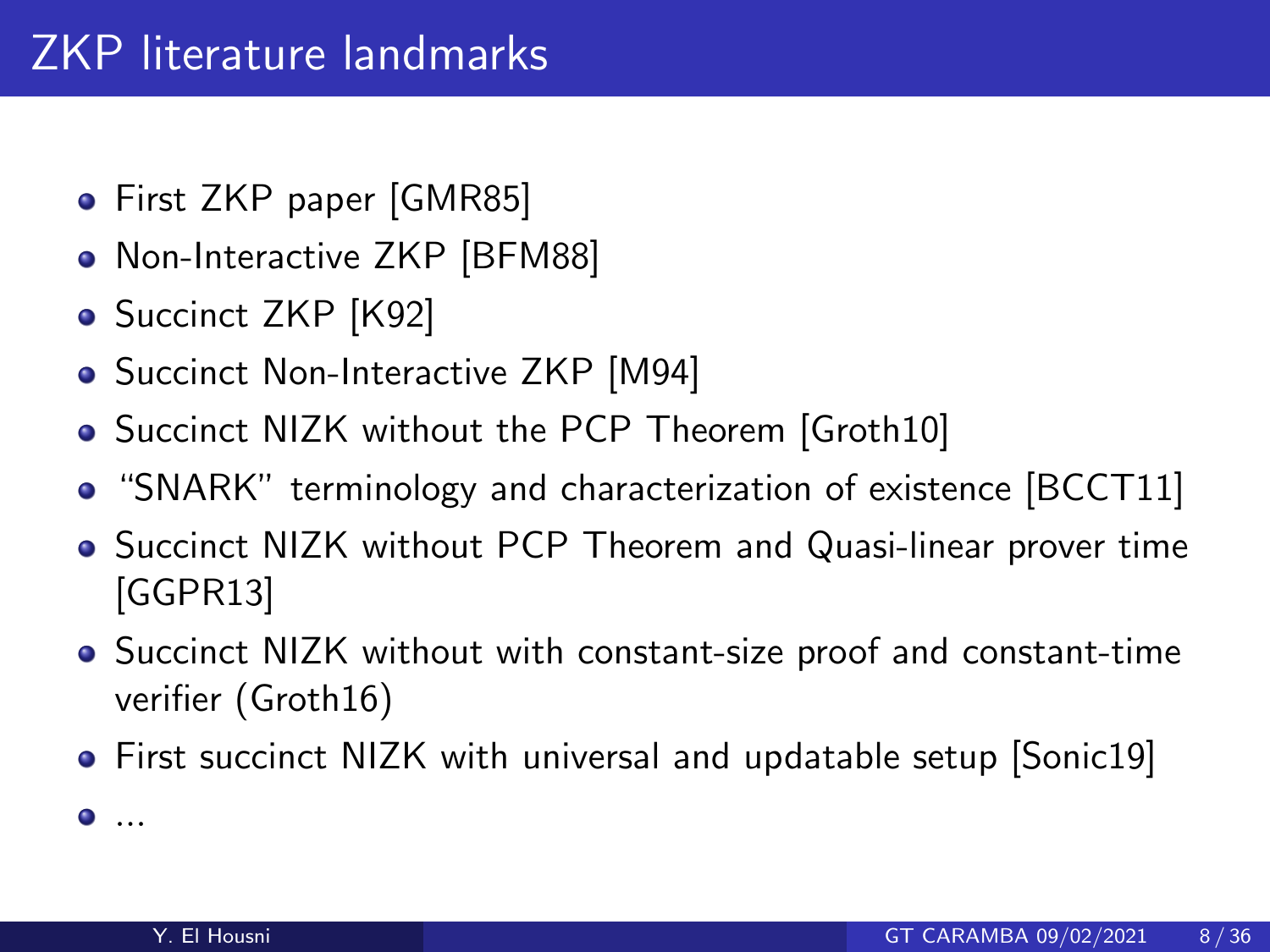"I have a *sound, complete* and zero-knowledge proof that a statement is true". [GMR85]

#### Sound

False statement  $\implies$  cheating prover cannot convince honest verifier.

#### Complete

True statement  $\implies$  honest prover convinces honest verifier.

#### Zero-knowledge

True statement  $\implies$  verifier learns nothing other than statement is true.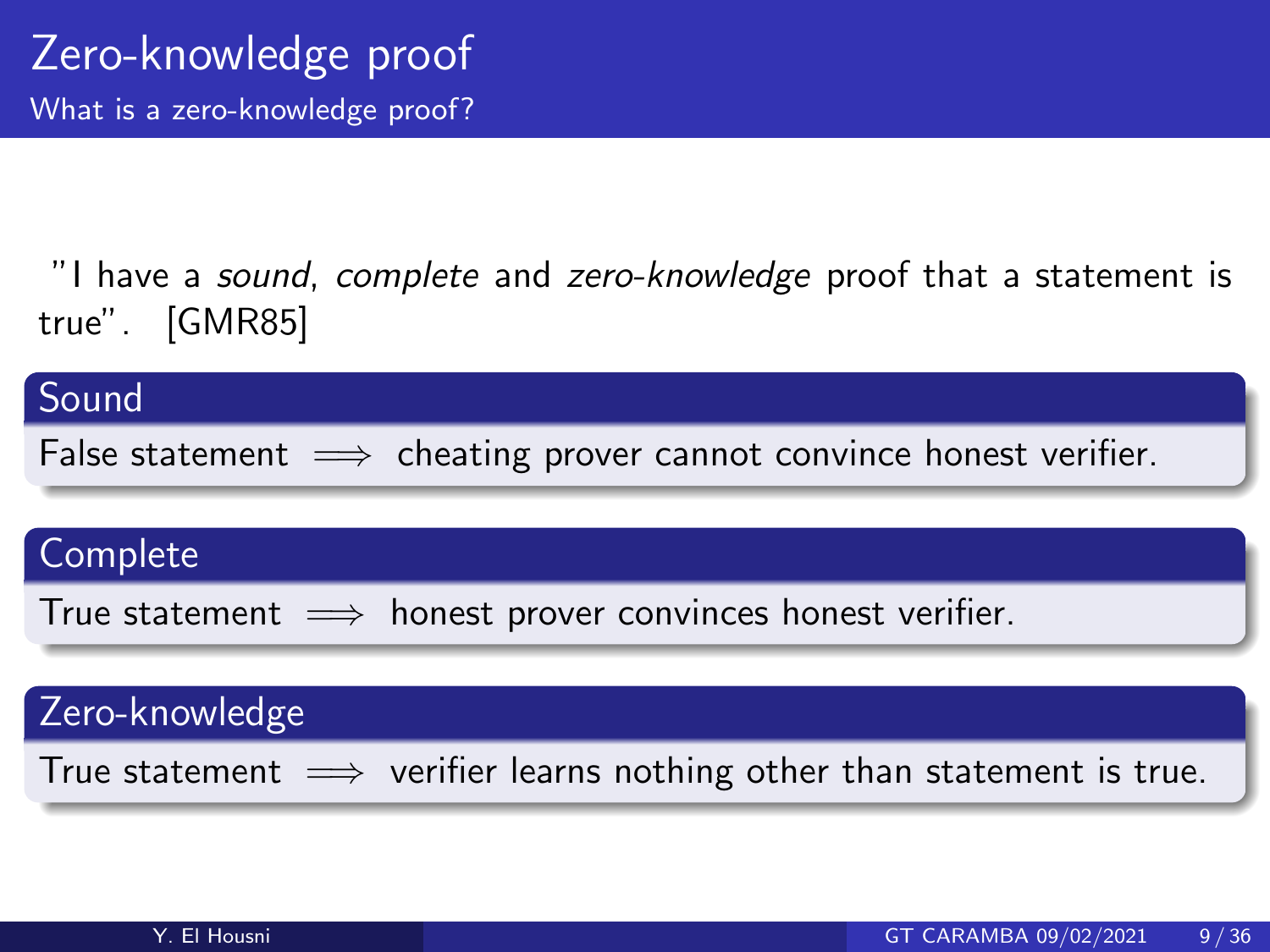"I have a computationally sound, complete, zero-knowledge, succinct, noninteractive proof that a statement is true and that I know a related secret".

#### **Succinct**

Honestly-generated proof is very "short" and "easy" to verify.

#### Non-interactive

No interaction between the prover and verifier for proof generation and verification.

#### ARgument of Knowledge

Honest verifier is convinced that a computationally bounded prover knows a secret information.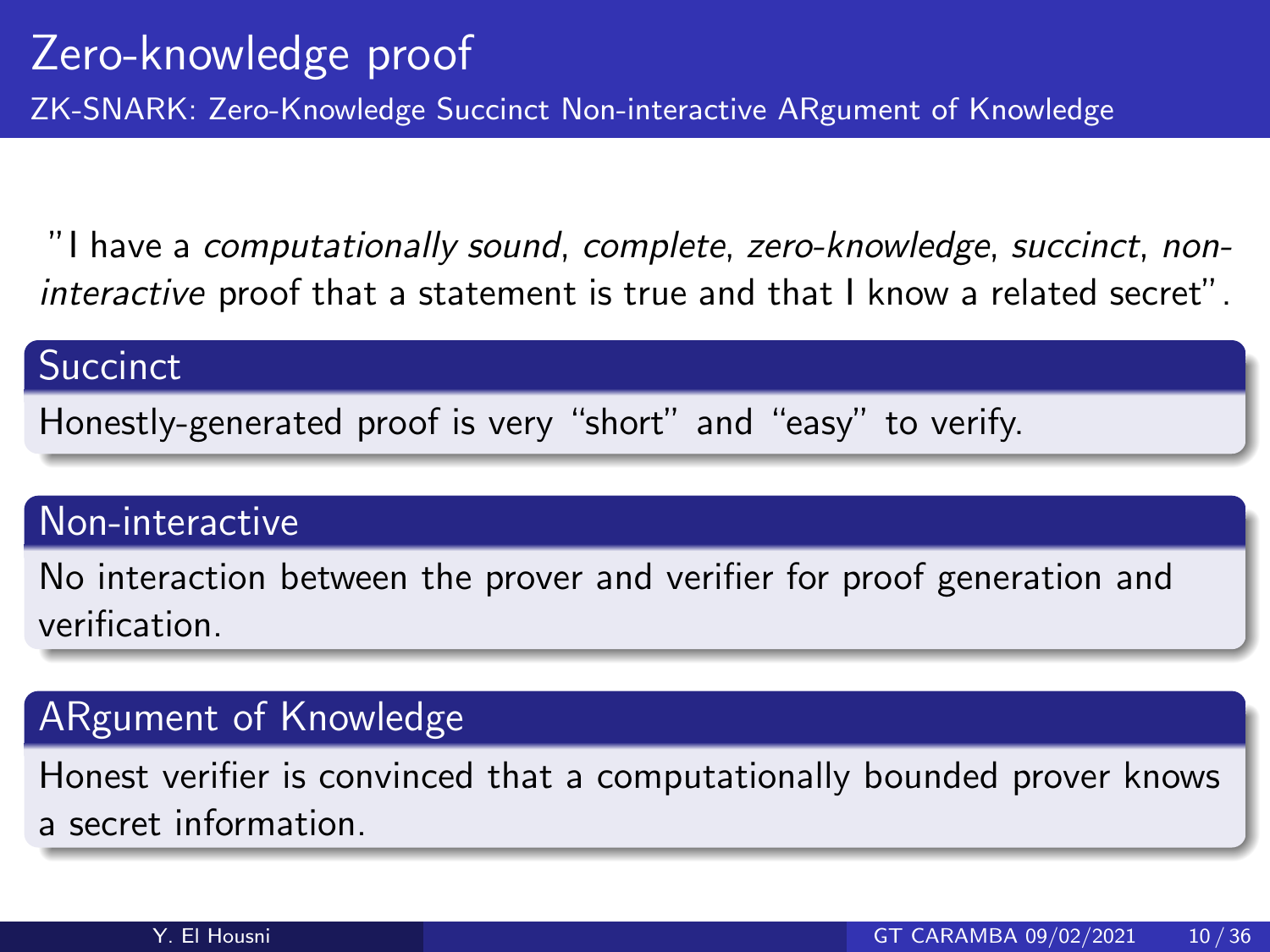## Zero-knowledge proof Preprocessing ZK-SNARK of NP language

F: public NP program,  $x, z$ : public inputs w: private input s.t.  $z = F(x, w)$ 

A ZK-SNARK consists of algorithms  $S, P, V$  s.t. for a security parameter  $\lambda$ :

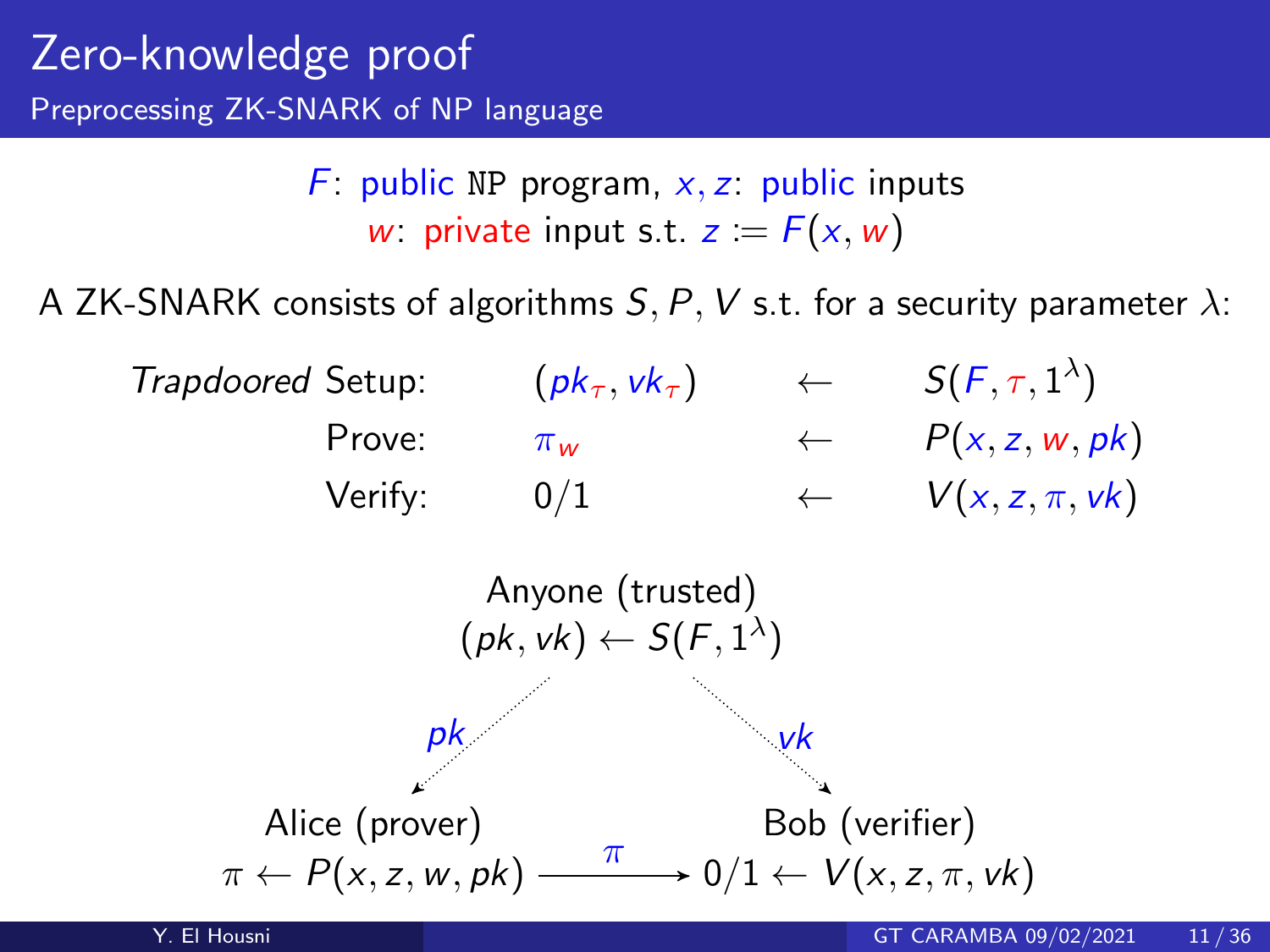<span id="page-15-0"></span>Succinctness: An honestly-generated proof is very "short" and "easy" to verify.

## Definition [\[BCTV14b\]](#page-41-0)

A succinct proof  $\pi$  has size  $O_{\lambda}(1)$  and can be verified in time  $O_{\lambda}(|F| + |x| + |z|)$ , where  $O_{\lambda}$ (.) is some polynomial in the security parameter  $\lambda$ .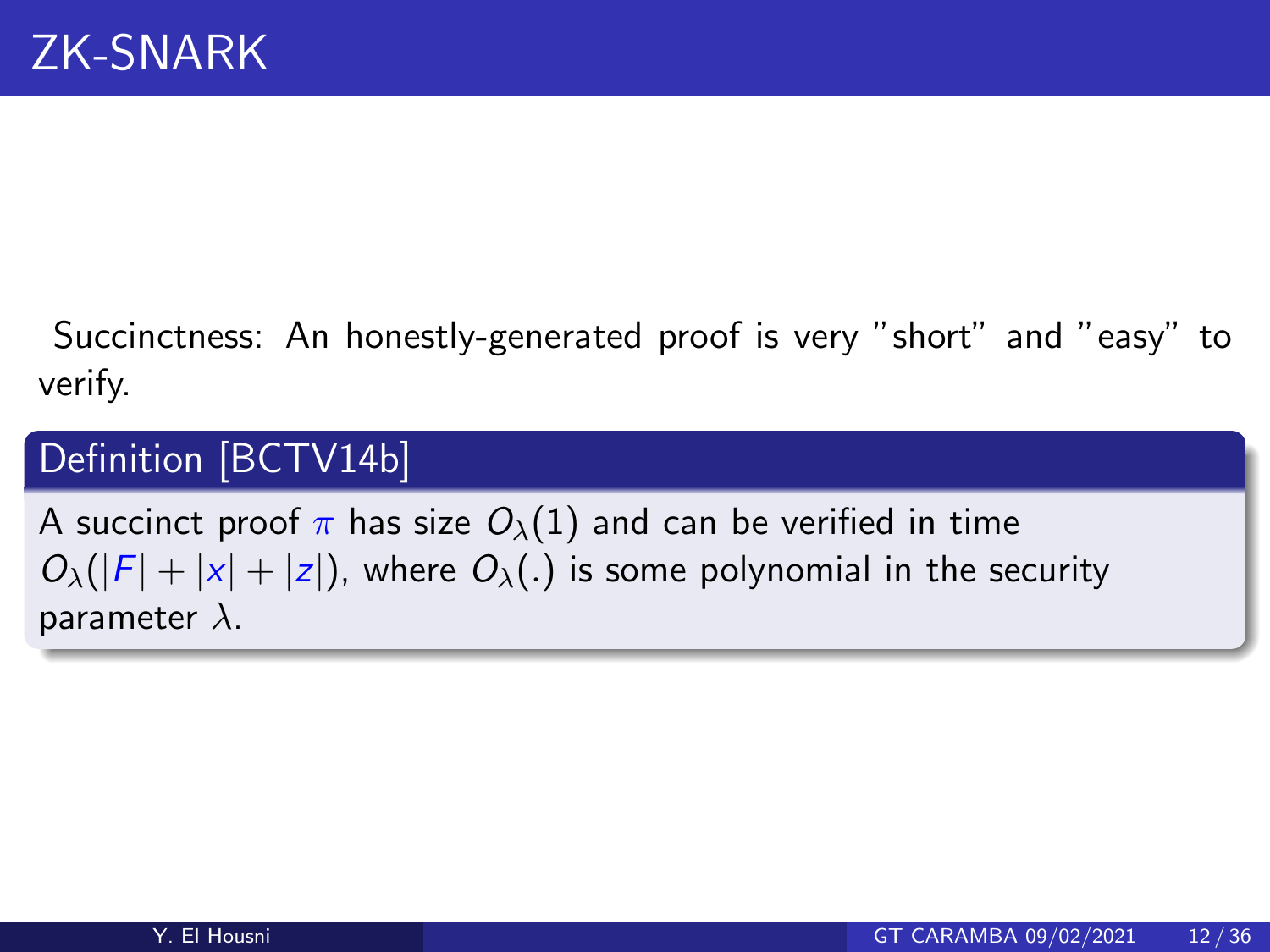#### main ideas:

- **1** Reduce a "general statement" satisfiability to a polynomial equation satisfiability.
- <sup>2</sup> Use Schwartz-Zippel lemma to succinctly verify the polynomial equation with high probability.
- <sup>3</sup> Use homomorphic hiding cryptography to blindly verify the polynomial equation.
- <sup>4</sup> Use Fiat-Shamir transform to make the protocol non-interactive.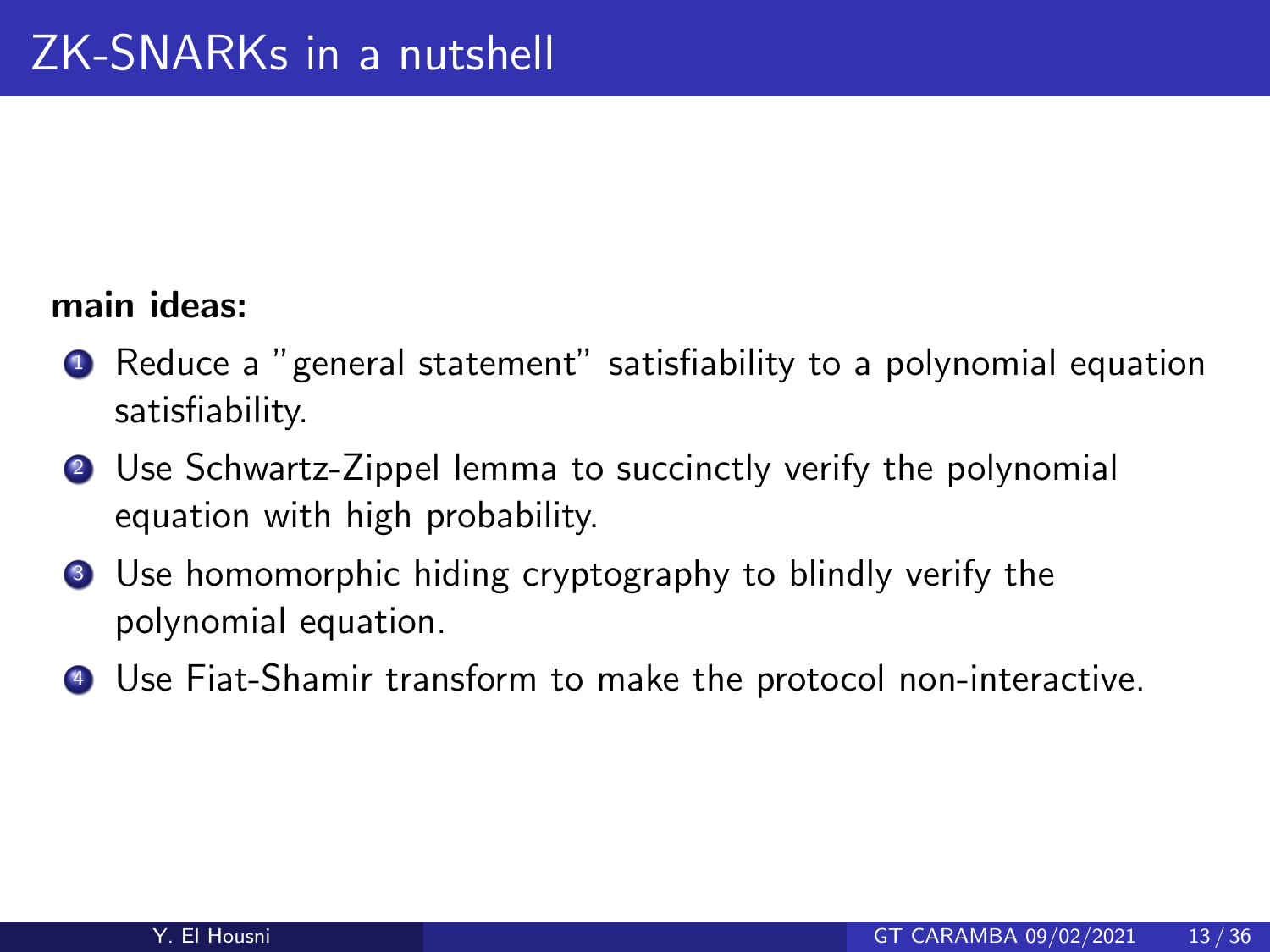Statement  $\rightarrow$  Arithmetic circuit  $\rightarrow$  Rank 1 Constraint System (R1CS)  $\rightarrow$ Quadratic Arithmetic Program  $(QAP) \rightarrow zkSNARK$  Proof



$$
U_i(x)V_i(x) - W_i(x) = H(x)_i T(x) \qquad (QAP)
$$
  
\n
$$
U_i(\tau)V_i(\tau) - W_i(\tau) = H_i(\tau) T_i(\tau)
$$
  
\n
$$
HH(U_i(\tau)V_i(\tau) - W_i(\tau) = H_i(\tau) T_i(\tau))
$$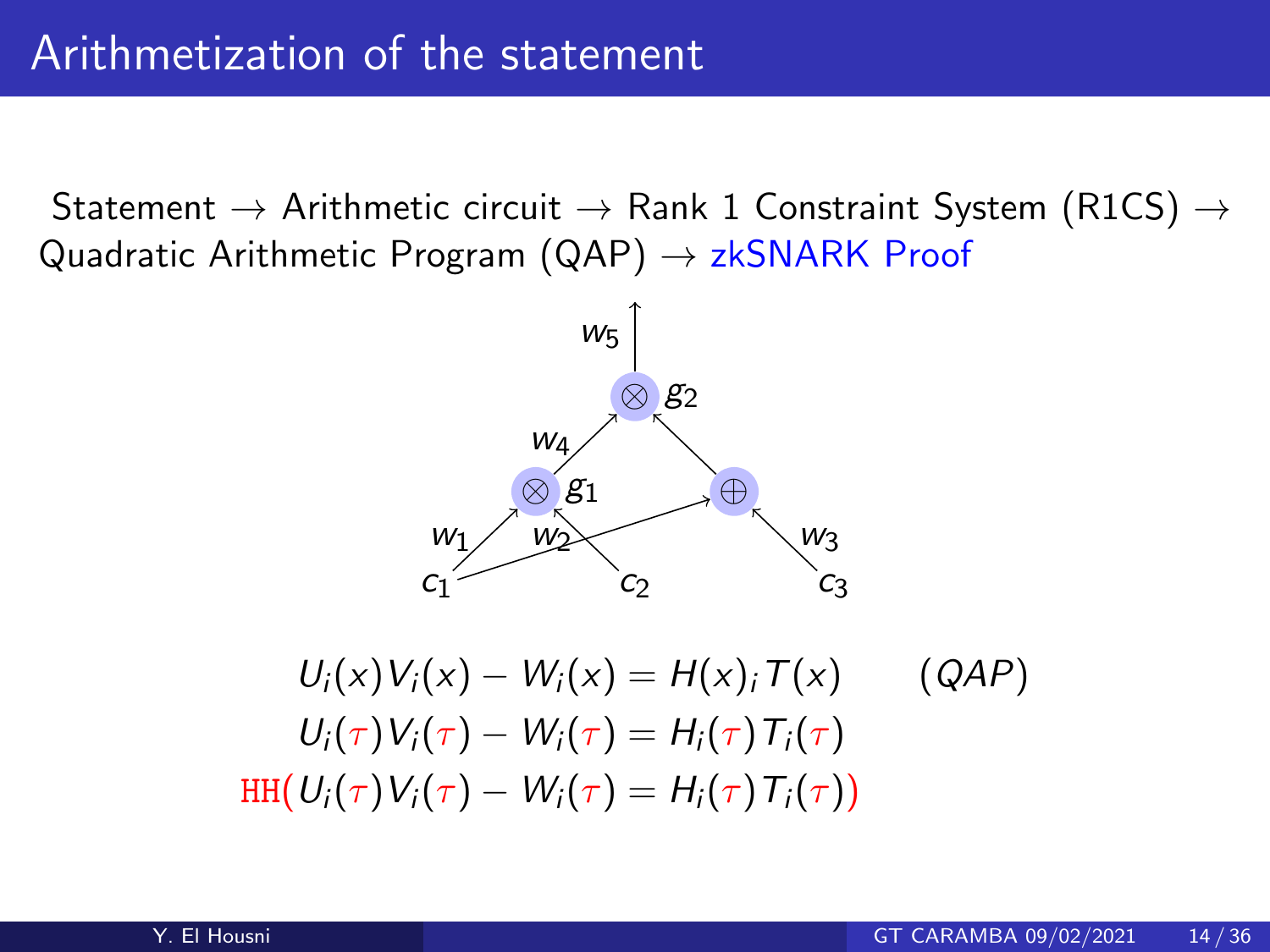#### **QAP**

- F program with  $N = n_{in} + n_{out} \in \mathbb{F}$  I/O
- $\bullet$  circuit of depth  $m$
- QAP  $\equiv u_i(x)$ ,  $v_i(x)$  and  $w_i(x)$ ,  $i \in 0, 1...$  m and  $t(x)$  of degree d in  $\mathbb{F}[x]$ .

 $c_1, \ldots, c_N \in \mathbb{F}$  is a valid assignment of  $F \iff \exists c_{N+1}, \ldots, c_m \in \mathbb{F}$  s.t.  $t(x)|p(x)$ , where  $p(x)$  is:

$$
(u_0(x) + \sum_{i=1}^m c_i u_i(x)) + (v_0(x) + \sum_{i=1}^m c_i v_i(x)) - (c_0(x) + \sum_{i=1}^m c_i w_i(x)) \tag{1}
$$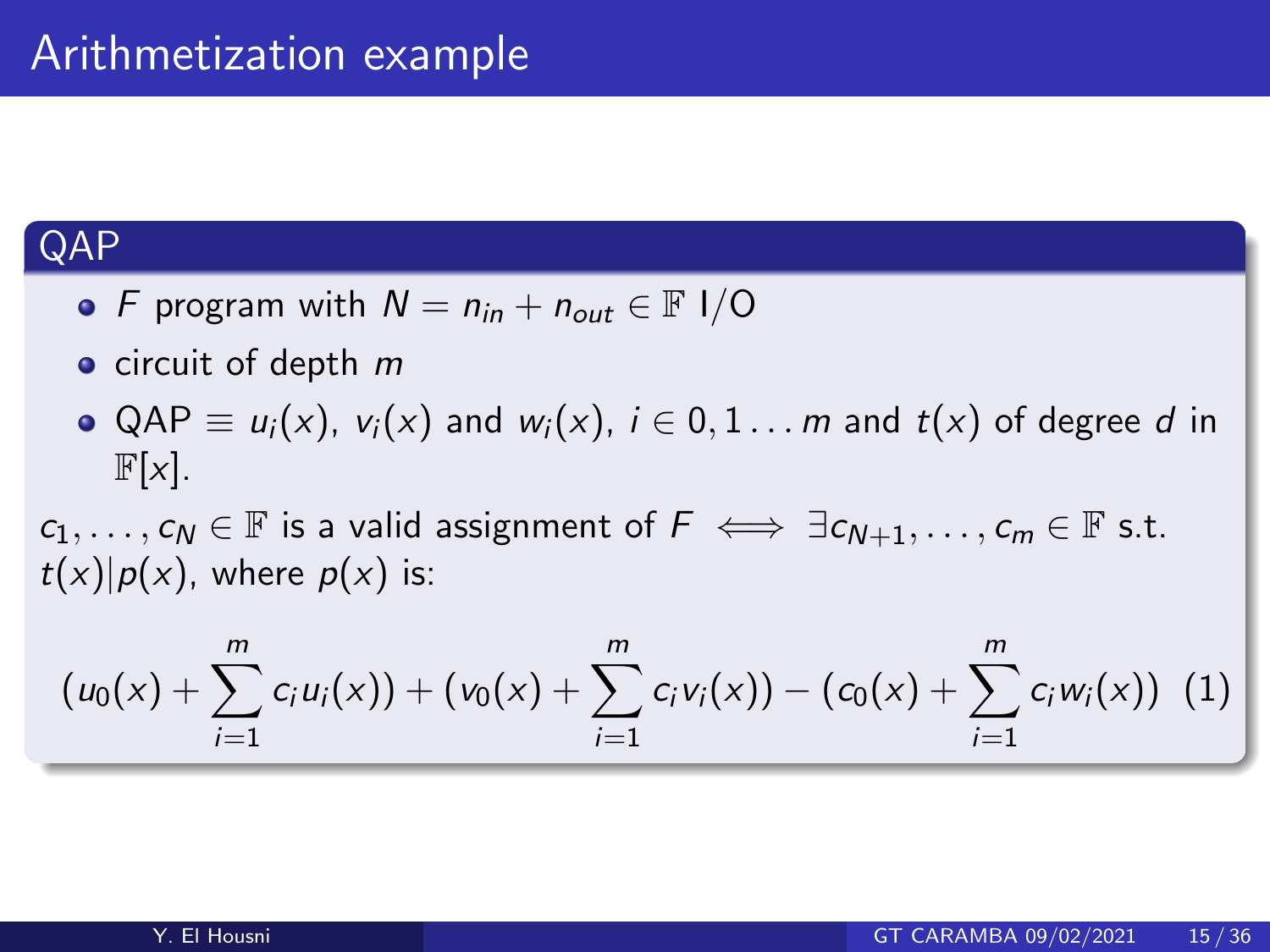Alice has a set of polynomials of degree  $d$  and she wants to convince Bob that they verify the QAP (eq. 1). Instead of verifying the QAP on the whole domain F, she can verify it in a single random point  $\tau \in \mathbb{F}$ .

#### Schwartz–Zippel lemma

Any two distinct polynomials of degree d over a field  $\mathbb F$  can agree on at most a  $d/|\mathbb{F}|$  fraction of the points in  $\mathbb{F}$ .

So, if we choose the field F carefully,  $\tau \leftarrow^{\$}$  F is assumed to be picked at random and since  $t(x)h(x), p(x)$  are non-zero polynomials, the possibility of a false proof to verify is bounded by a negligible fraction.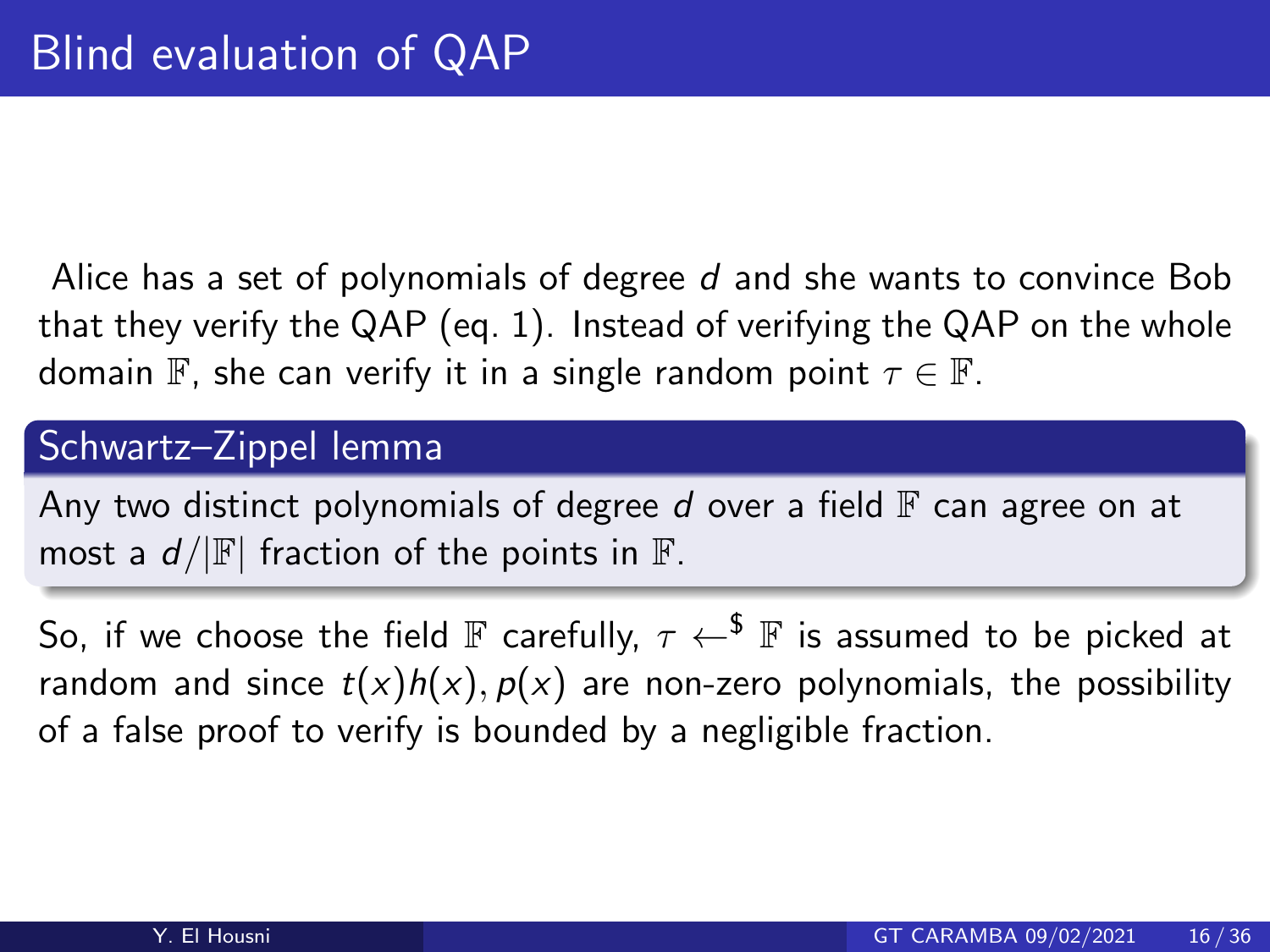Let's take the example of polynomial  $\vert U_i\vert$ :

- Alice can send  $U_i$  to Bob and he computes  $U_i(\tau) \rightarrow$  This breaks the zero-knowledge.
- Bob can send  $\tau$  to Alice and she computes  $U_i(\tau) \to$  This breaks the soundness.

We need a homomorphic hiding cryptographic primitive to evaluate  $U_i(x)$ at  $\tau$  without Bob learning  $U_i$  nor Alice learning  $\tau$ .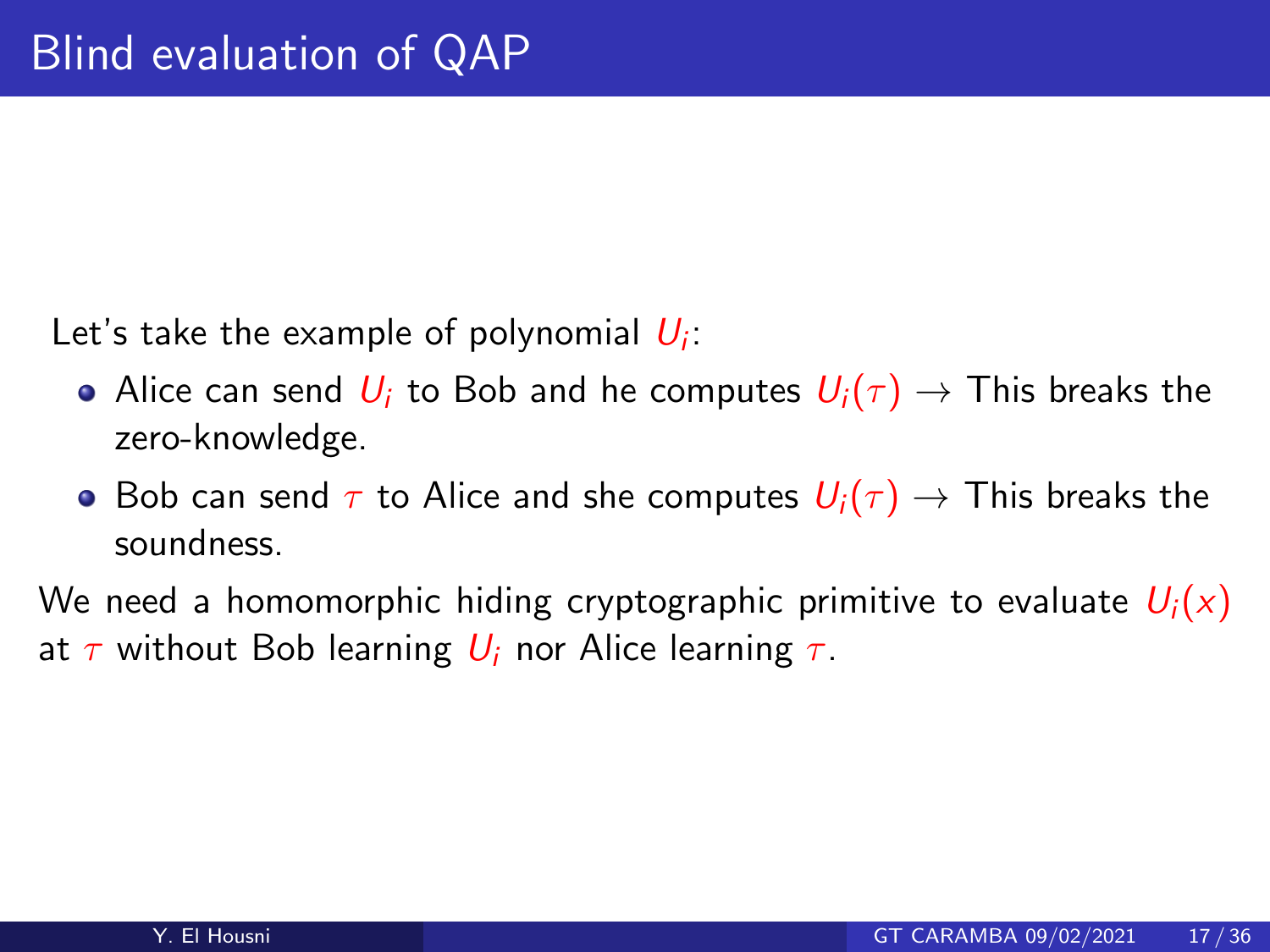$$
U_i(\tau) = u_0 + u_1\tau + u_2\tau^2 + \cdots + u_d\tau^d
$$
  

$$
HH(U_i(\tau)) = u_0 + u_1HH(\tau) + u_2HH(\tau^2) + \cdots + u_dHH(\tau^d)
$$

So we need a homomorphic hiding function wrt **d additions**. But we also have to compute multiplications  $U \cdot V$  and  $h \cdot t$ . So we need the homomorphic property wrt to **one multiplication** as well.

$$
(u_0(\tau) + \sum_{i=1}^m c_i u_i(\tau)) + (v_0(\tau) + \sum_{i=1}^m c_i v_i(\tau)) - (c_0(\tau) + \sum_{i=1}^m c_i w_i(\tau))
$$
  
=  $h(\tau) t(\tau)$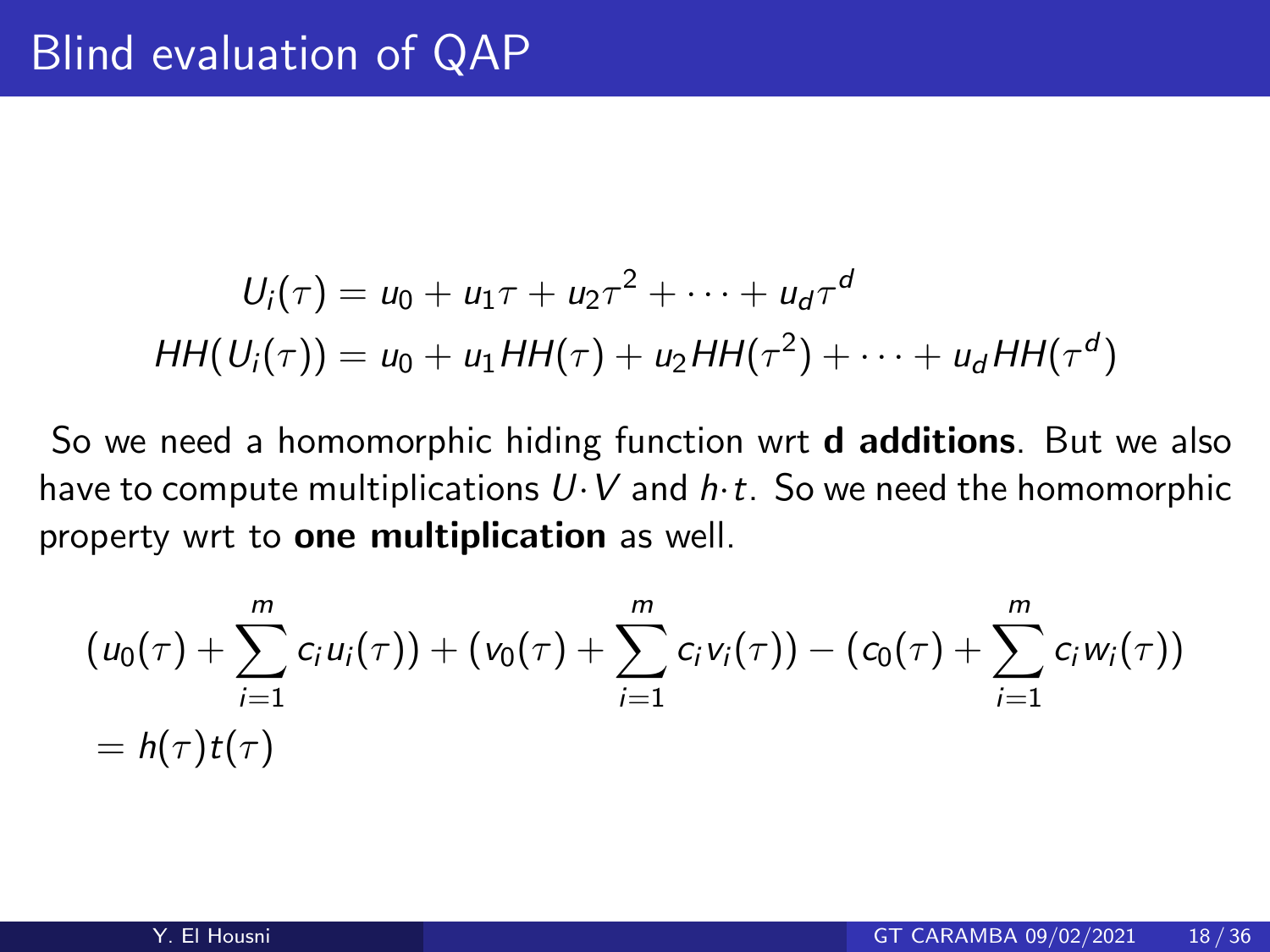This can be achieved with bilinear pairings:

- $e: \mathbb{G}_1 \times \mathbb{G}_2 \rightarrow \mathbb{G}_T$
- bilinear:  $e(\textit{a} G_1, \textit{b} G_2) = e(G_1, \textit{b} G_2)^{\textit{a}} = e(\textit{a} G_1, \textit{G}_2)^{\textit{b}} = e(G_1, \textit{G}_2)^{\textit{ab}}$
- non-degenerate:  $e(G_1, G_2) \neq 1_{\mathbb{G}_{\tau}}$

$$
e(h(\tau)G_1, t(\tau)G_2) \cdot e(\hat{W}(\tau)G_1, G_2) = e(\hat{U}(\tau)G_1, \hat{V}(\tau)G_2)
$$
  

$$
e(G_1, G_2)^{h(\tau)t(\tau)} \cdot e(G_1, G_2)^{\hat{W}(\tau)} = e(G_1, G_2)^{\hat{U}(\tau)\hat{V}(\tau)}
$$
  

$$
Cte^{h(\tau)t(\tau) + \hat{W}(\tau)} = Cte^{\hat{U}(\tau)\hat{V}(\tau)}
$$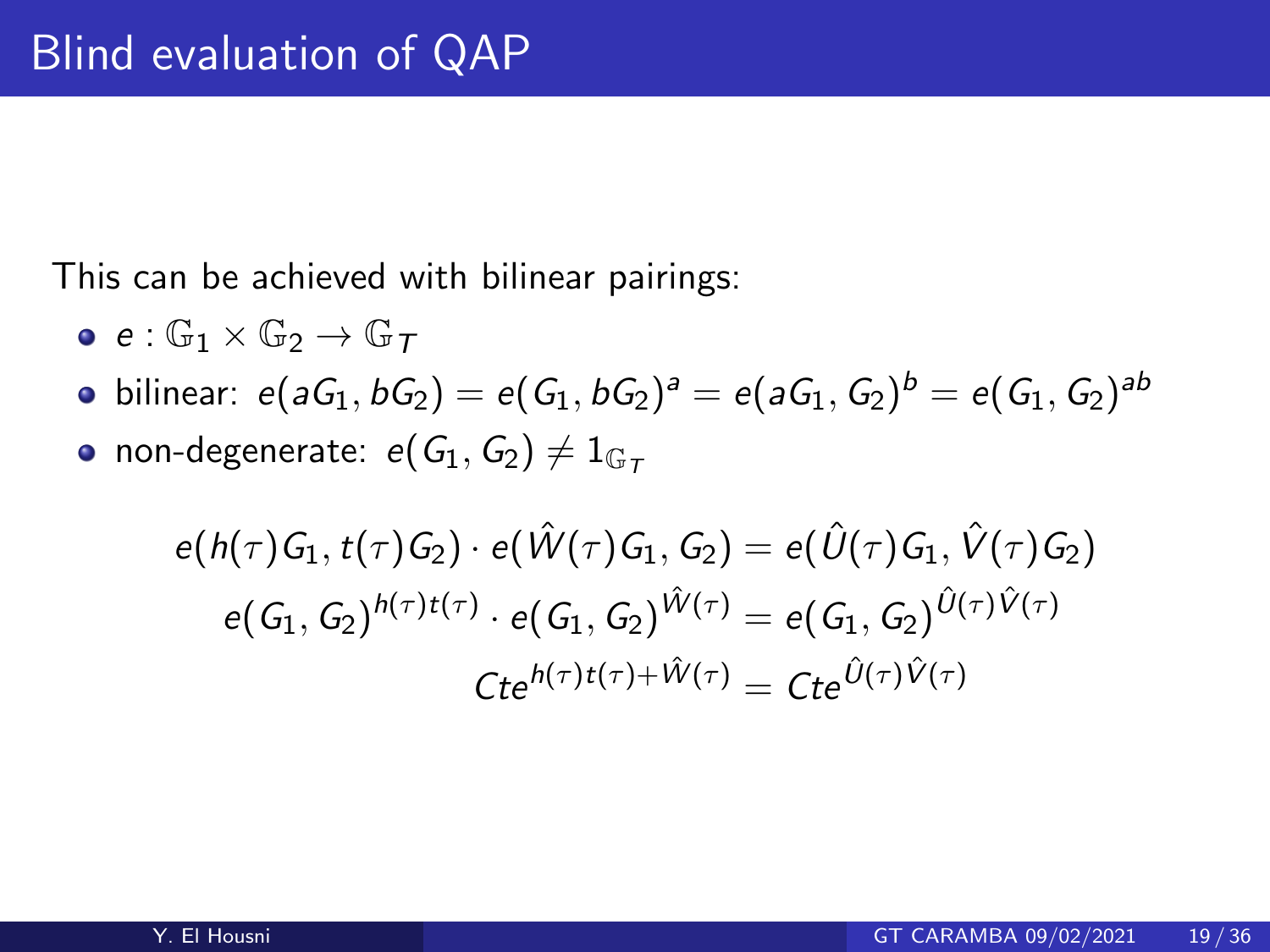- $E: y^2 = x^3 + ax + b$  elliptic curve defined over  $\mathbb{F}_q$ , q a prime power.
- r prime divisor of  $\#E(\mathbb{F}_q) = q + 1 t$ , t Frobenius trace.
- $-D$  CM discriminant, 4 $q=t^2+Dy^2$  for some integer y.
- *d* degree of twist.
- k embedding degree, smallest integer  $k \in \mathbb{N}^*$  s.t.  $r | q^k 1$ .
- $\mathbb{G}_1\subset E(\mathbb{F}_q)$  and  $\mathbb{G}_2\subset E(\mathbb{F}_{q^k})$  two groups of order  $r.$
- $\mathbb{G}_T \subset \mathbb{F}_q^*$  $_{q^{k}}^{*}$  group of *r*-th roots of unity.
- **•** pairing  $e : \mathbb{G}_1 \times \mathbb{G}_2 \to \mathbb{G}_{\tau}$ .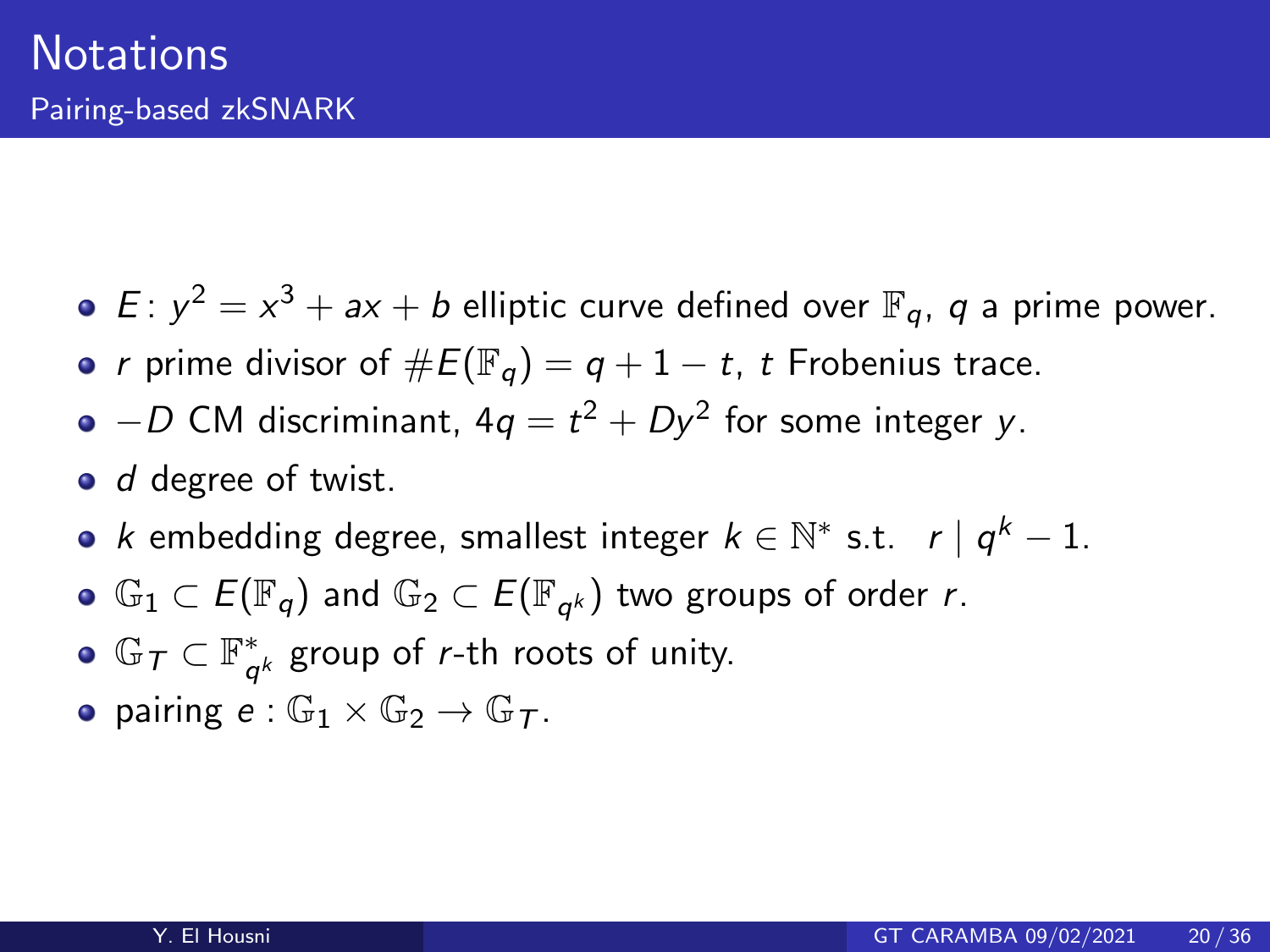## <span id="page-24-0"></span>Proof composition A proof

#### Example: Groth16 [\[Gro16\]](#page-43-0)

Given an instance  $\Phi = (a_0, \ldots, a_\ell) \in \mathbb{F}_r^\ell$  of a public NP program  $F$ 

 $(\mathsf{pk}, \mathsf{vk}) \leftarrow \mathsf{S}(\mathsf{F}, \tau, 1^\lambda)$  where

 $vk = (vk_{\alpha,\beta}, \{vk_{\pi_i}\}_{i=0}^{\ell}, vk_{\gamma}, vk_{\delta}) \in \mathbb{G}_T \times \mathbb{G}_1^{\ell+1} \times \mathbb{G}_2 \times \mathbb{G}_2$ 

• 
$$
\pi \leftarrow P(\Phi, w, pk)
$$
 where

 $\pi = (A, B, C) \in \mathbb{G}_1 \times \mathbb{G}_2 \times \mathbb{G}_1$  (O<sub> $\lambda$ </sub>(1))

 $\bullet$  0/1  $\leftarrow$   $V(\Phi, \pi, \nu k)$  where V is

<span id="page-24-1"></span> $e(A, B) = vk_{\alpha, \beta} \cdot e(vk_x, vk_\gamma) \cdot e(C, vk_\delta)$  (O<sub> $\lambda$ </sub>(|Φ|)) (2)

and  $\mathit{vk}_x = \sum_{i=0}^\ell \,[a_i] \mathit{vk}_{\pi_i}$  depends only on the instance  $\Phi$  and  $vk_{\alpha,\beta} = e(vk_{\alpha}, vk_{\beta})$  can be computed in the trusted setup for  $(vk_{\alpha}, vk_{\beta}) \in \mathbb{G}_1 \times \mathbb{G}_2$ .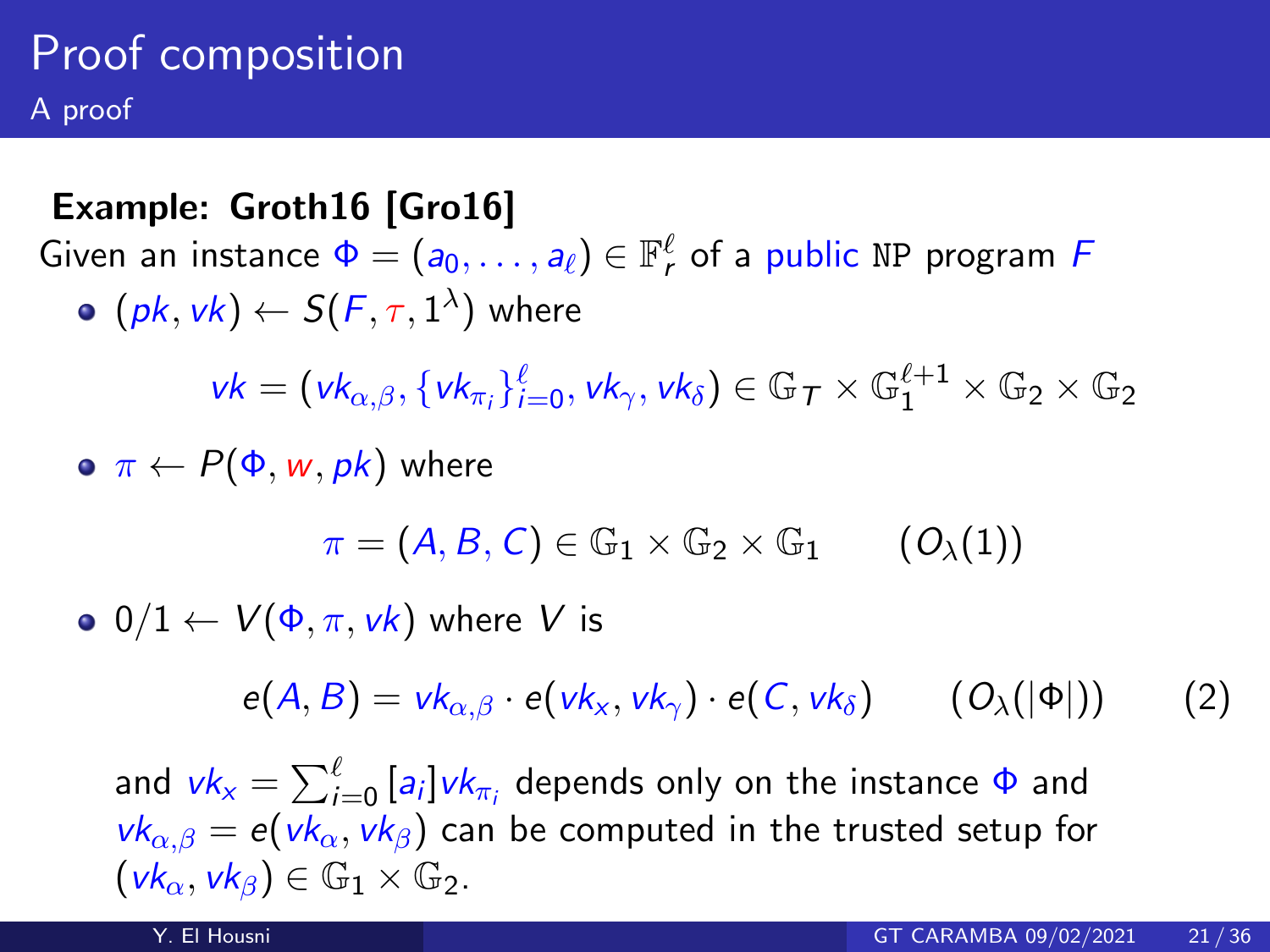## Proof composition A proof of a proof



How easy/difficult is to express V (Eq. [2\)](#page-24-1) as an instance  $\Phi$  of a NP program in C ?

Remember that V (Eq. [2\)](#page-24-1) lies in  $\mathbb{F}_{q^k}$  and C in  $\mathbb{F}_r$ , where  $q$  is the field size of an elliptic curve  $E$  and  $r$  its prime subgroup order.

- 1<sup>st</sup> attempt: choose a curve for which  $q = r$  (DLP broken)
- $2^{\mathsf{nd}}$  attempt: simulate  $\mathbb{F}_{q}$  operations via  $\mathbb{F}_{r}$  operations  $(\times$  log  $q$  blowup)
- 3<sup>rd</sup> attempt: use a cycle/chain of pairing-friendly elliptic curves [\[BCTV14a,](#page-40-0) [BCG](#page-40-1)+20]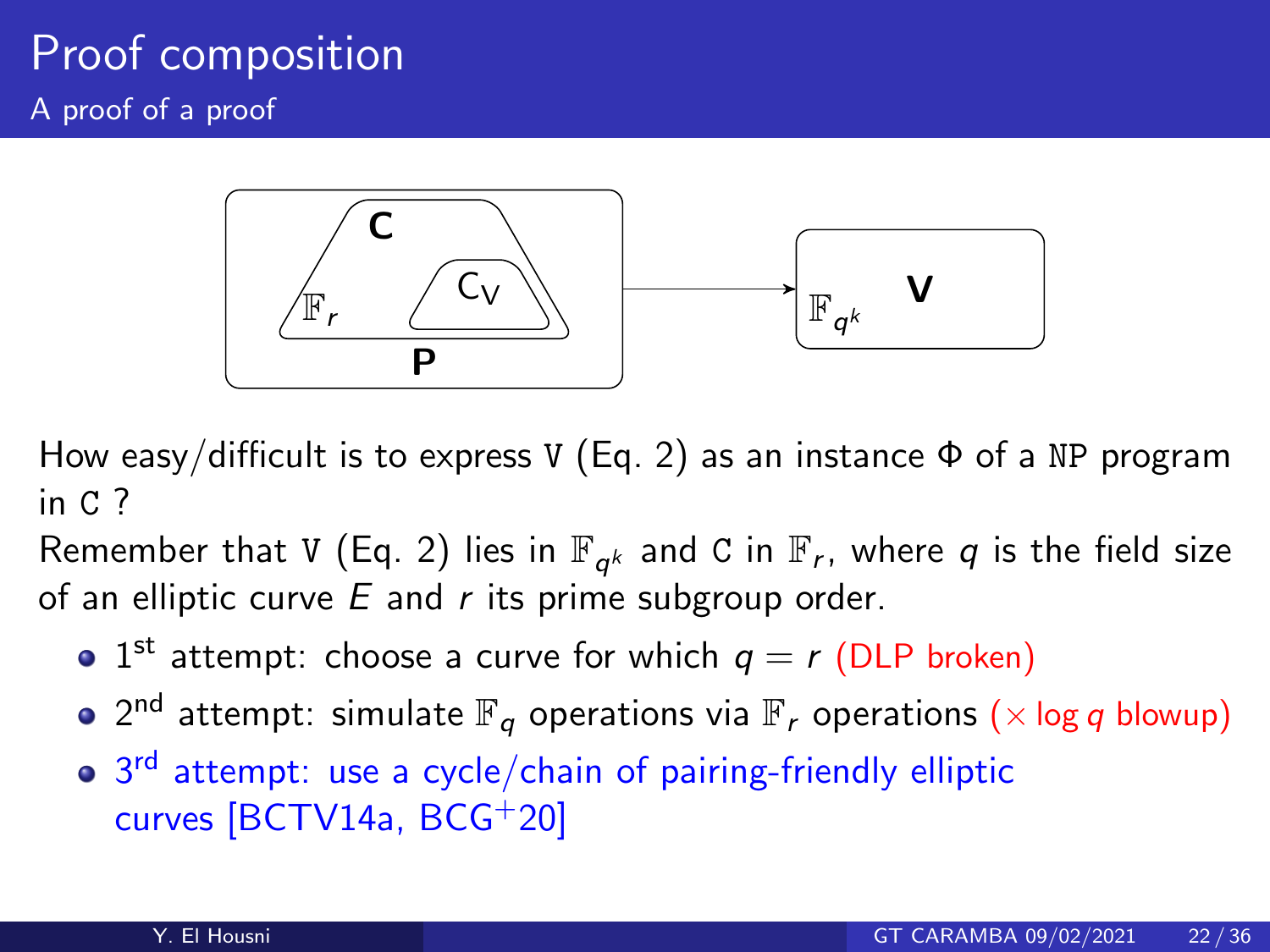#### **Definition**

An m-chain of elliptic curves is a list of distinct curves

$$
E_1/\mathbb{F}_{q_1},\ldots,E_m/\mathbb{F}_{q_m}
$$

where  $q_1, \ldots, q_m$  are large primes and

#E2(Fq<sup>2</sup> ) = q1, . . . , #Ei(Fq<sup>i</sup> ) = qi−1, . . . , #Em(Fq<sup>m</sup> ) = qm−<sup>1</sup> . (3)

### Definition

An *m*-cycle of elliptic curves is an *m*-chain, with

$$
\#E_1(\mathbb{F}_{q_1})=q_m.
$$
 (4)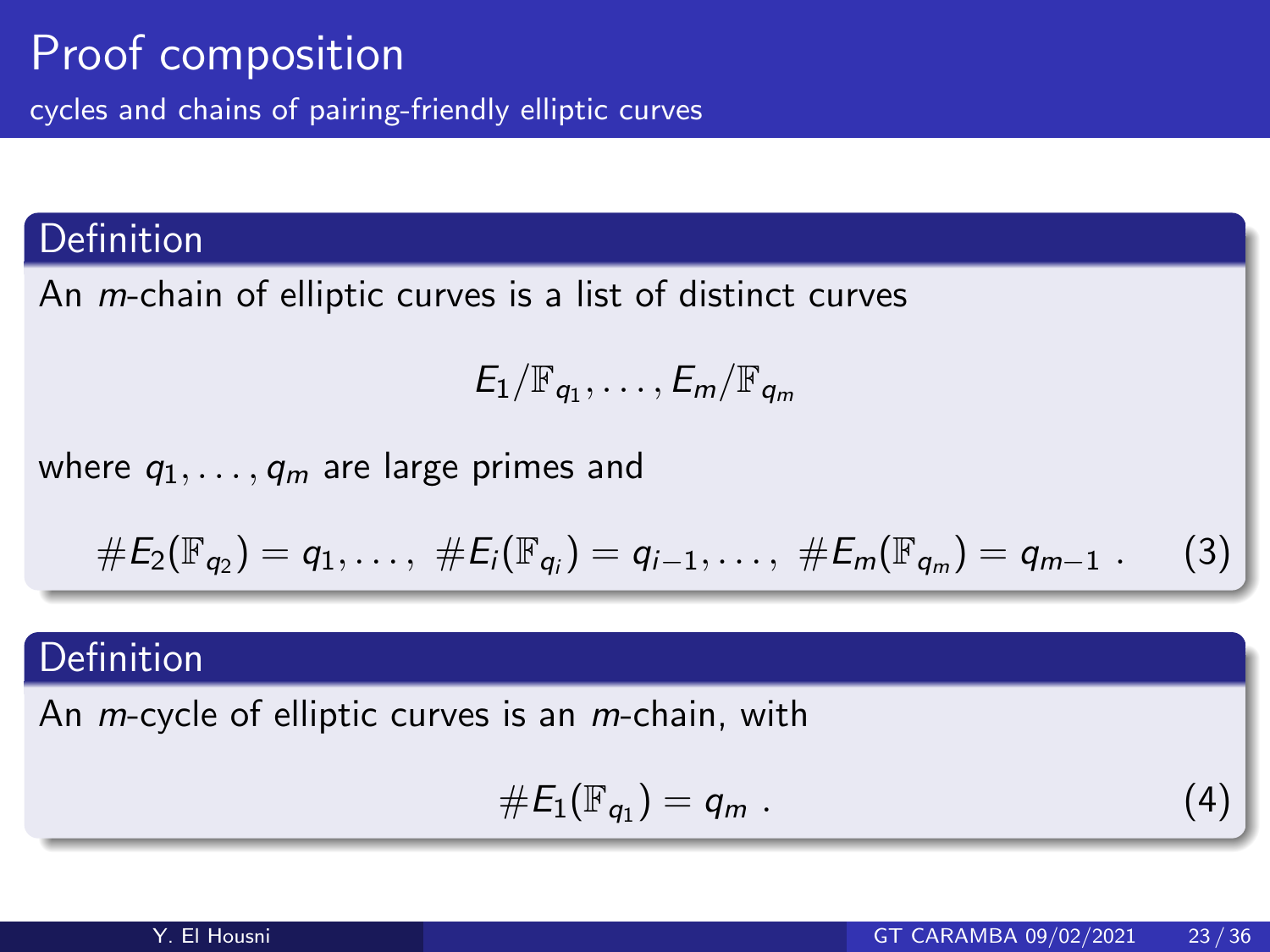(A joint work with Aurore Guillevic, Université de Lorraine, CNRS, Inria, LORIA, Nancy, France)

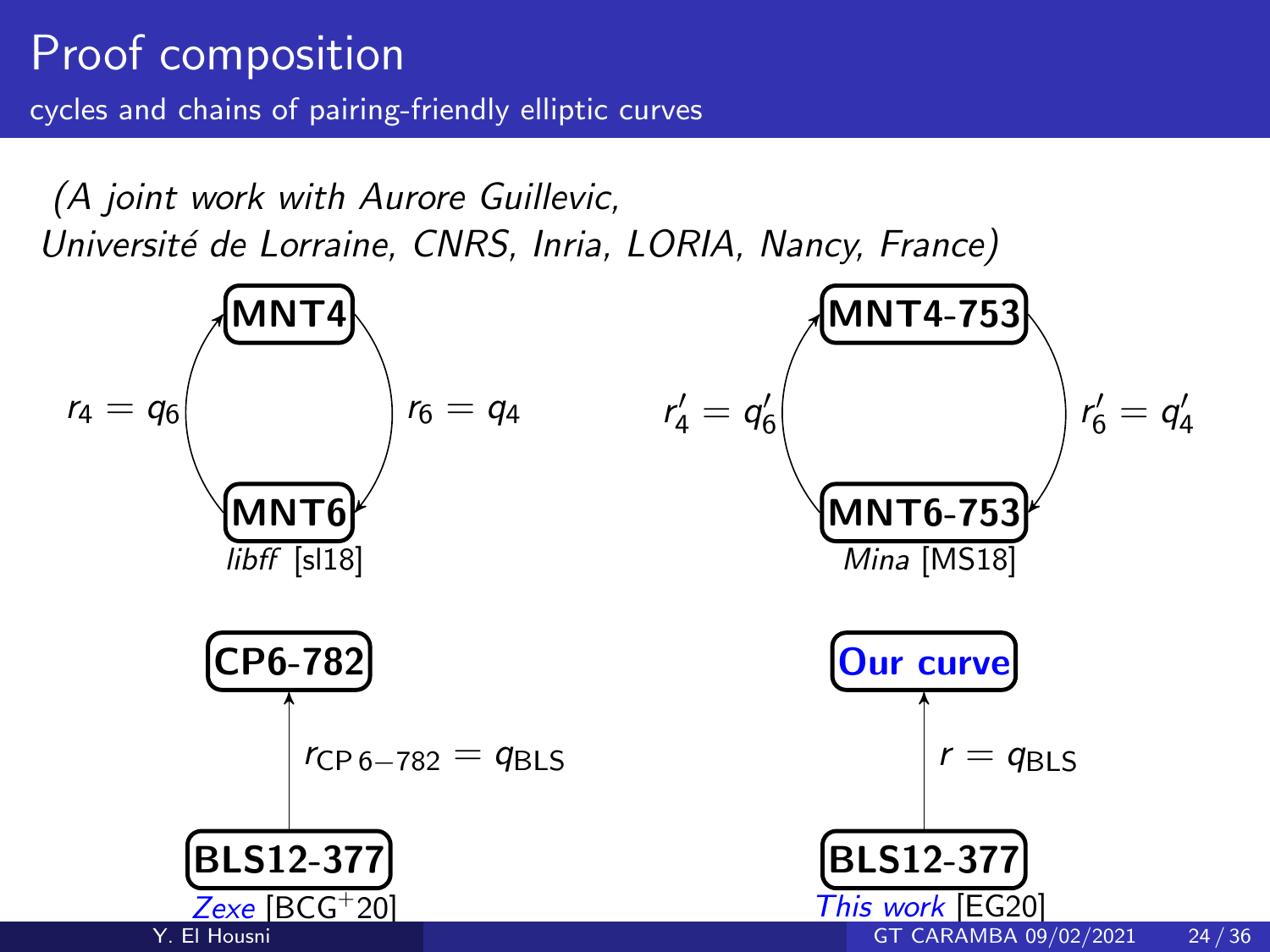#### Proof composition cycles and chains of pairing-friendly elliptic curves

| $E/\mathbb{F}_q$ | q                       |                             |    | d             | a.b             |     |
|------------------|-------------------------|-----------------------------|----|---------------|-----------------|-----|
| MNT4             | $q_4 = r_6$ (298b)      | $r_4 = q_6$ (298b)          | 4  | $\mathcal{P}$ | $a = 2, b = *$  | 77  |
| MNT6             | $q_6 = r_4$ (298b)      | $r_6 = q_4 (298b)$          | 6  |               | $a = 11, b = *$ | 87  |
| MNT4-753         | $q'_4 = r'_6$ (753b)    | $r'_4 = q'_6$ (753b)        | 4  | 2             | $a = 2, b = *$  | 113 |
| MNT6-753         | $q'_6 = r'_4$ (753b)    | $r'_6 = q'_4$ (753b)        | 6  |               | $a = 11, b = *$ | 137 |
| BLS12-377        | $q_{\text{BLS}}$ (377b) | $r_{BLS}$ (253b)            | 12 | 6             | $a = 0, b = 1$  | 125 |
| CP6              | $q_{CP6}$ (782b)        | $r_{CP 6} = q_{BLS}$ (377b) | 6  |               | $a = 5, b = *$  | 138 |
| This work        | q (761b)                | $r = q_{\text{BLS}}$ (377b) | 6  | 6             | $a = 0, b = -1$ | 126 |

Table: 2-cycle and 2-chain examples.

Recall that  $E/\mathbb{F}_q$  :  $y^2 = x^3 + ax + b$  has a subgroup of order r, an embedding degree k, a twist of order d and an approximate security of  $\lambda$ -bit.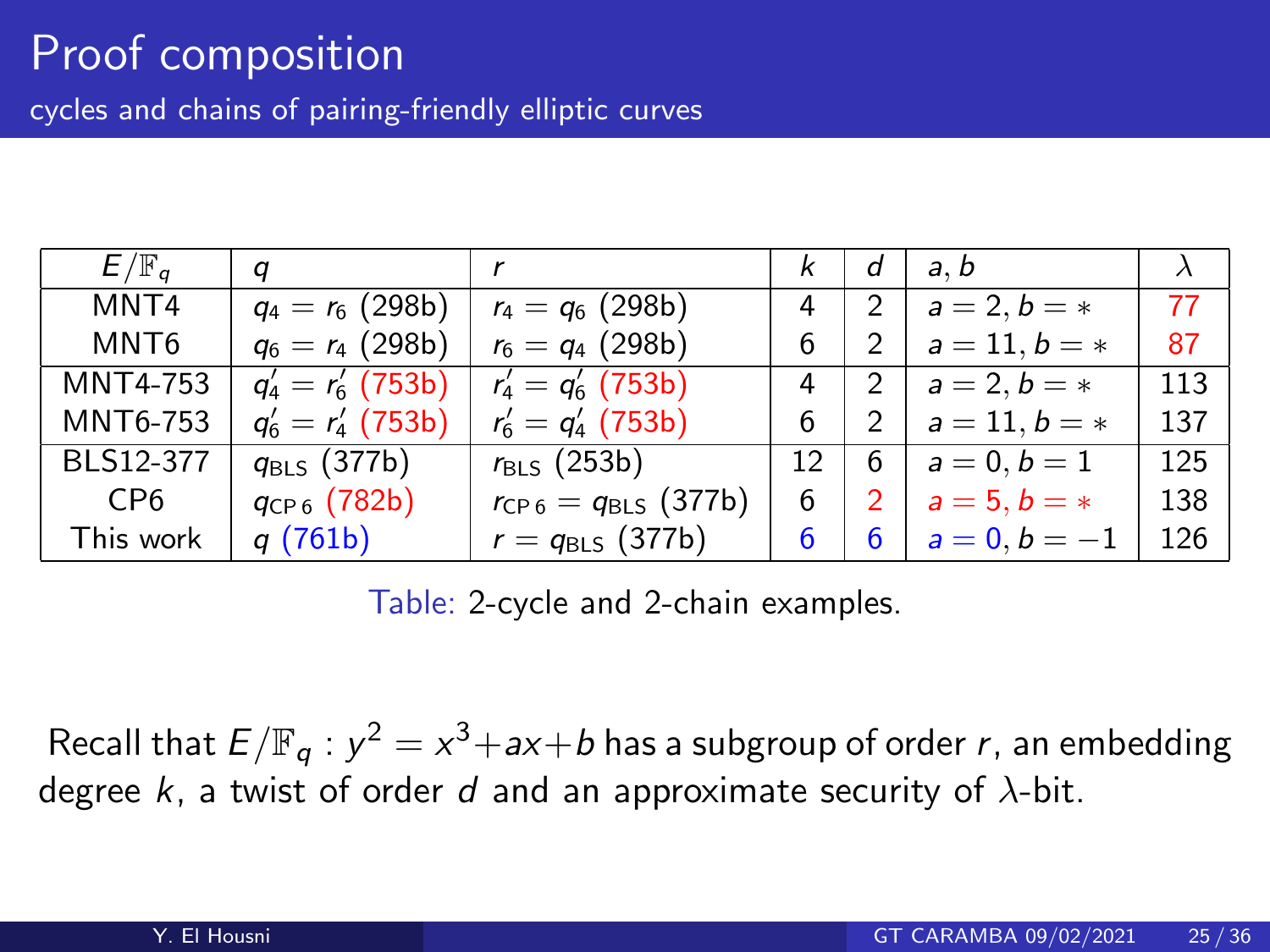# <span id="page-29-0"></span>Choice of elliptic curves

ZK-curves

SNARK •  $E/\mathbb{F}_q$  BN, BLS12, BW12?, KSS16? . . . [\[FST10\]](#page-42-0) **•** pairing-friendly •  $r - 1$  highly 2-adic (efficient FFT) • Recursive SNARK (2-cycle) •  $E_1/\mathbb{F}_q$  and  $E_2/\mathbb{F}_q$ MNT4/MNT6 [\[FST10,](#page-42-0) Sec.5], ? [\[CCW19\]](#page-41-2) • both pairing-friendly •  $r_2 = q_1$  and  $r_1 = q_2$ •  $r_{\{1,2\}}$  – 1 highly 2-adic (efficient FFT)  $q_{\{1,2\}} - 1$  highly 2-adic (efficient FFT) • Recursive SNARK (2-chain)  $E_1/\mathbb{F}_{q_1}$  BLS12 (seed  $\equiv$  1 mod 3 · 2<sup>large</sup>) [\[BCG](#page-40-1)<sup>+</sup>20], ? • pairing-friendly •  $r_1 - 1$  highly 2-adic  $q_1 - 1$  highly 2-adic •  $E_2/\mathbb{F}_{q_2}$  Cocks–Pinch algorithm pairing-friendly •  $r_2 = q_1$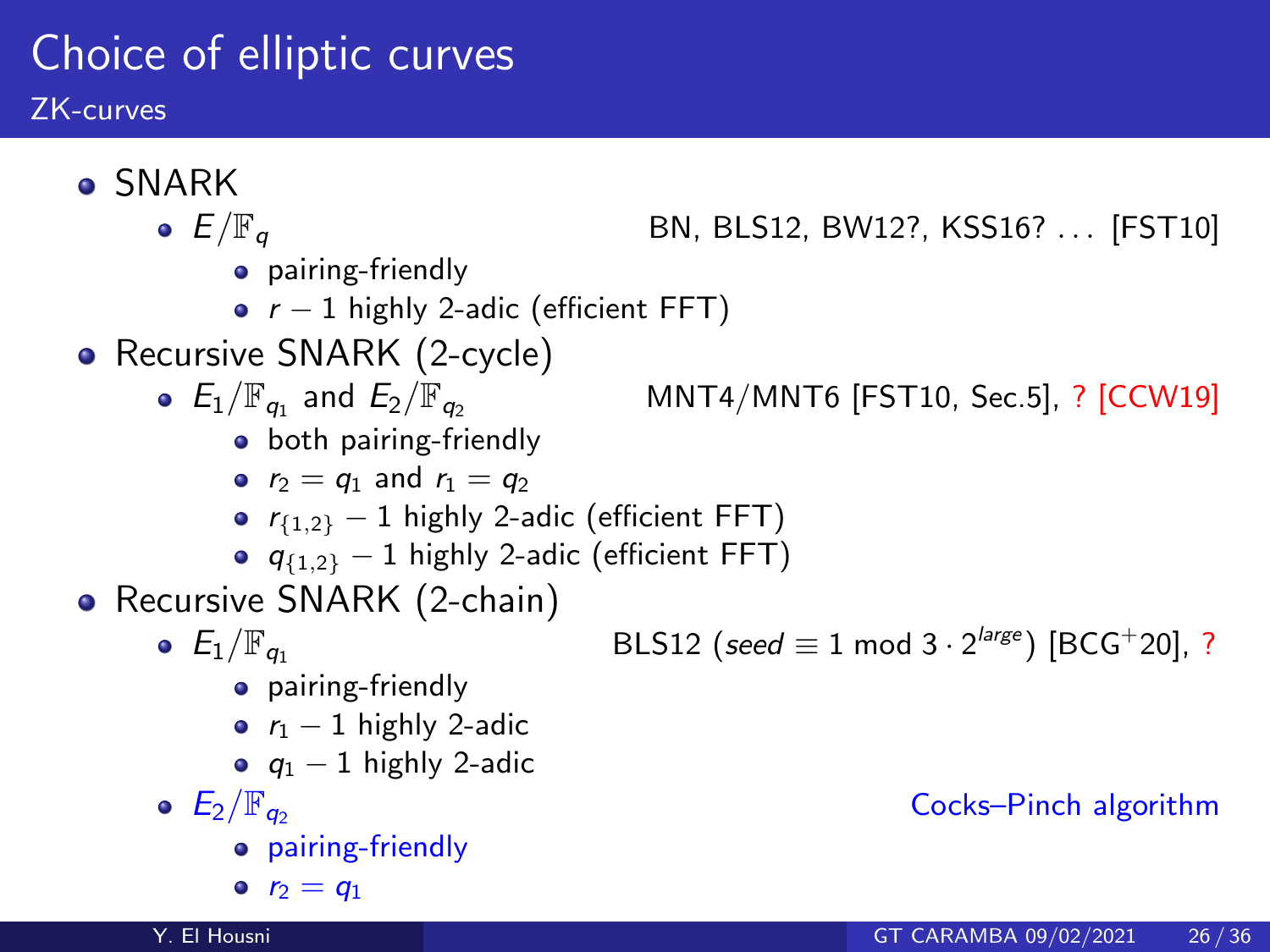# Choice of elliptic curves Curve  $E_2/F_{q_2}$

- $\bullet$  q is a prime or a prime power
- $\bullet$  t is relatively prime to q
- $r$  is prime  $r$  divides  $q+1-t$ r is a fixed chosen prime that divides  $q+1-t$
- r divides  $q^k-1$  (smallest  $k \in \mathbb{N}^*$ ) 4 $q-t^2=Dy^2$  (for  $D< 10^{12})$  and some integer  $y$ and  $q^k-1$  (smallest  $k \in \mathbb{N}^*$ )

#### Algorithm 1: Cocks–Pinch method

- 1 Fix k and D and choose a prime r s.t.  $k|r-1$  and  $\left(\frac{-D}{r}\right)=1$ ;
- 2 Compute  $t = 1 + x^{(r-1)/k}$  for x a generator of  $(\mathbb{Z}/r\mathbb{Z})^{\times}$ ;

3 Compute 
$$
y = (t-2)/\sqrt{-D}
$$
 mod r;

- 4 Lift t and y in  $\mathbb{Z}$ ;
- 5 Compute  $q=(t^2+Dy^2)/4$  (in  $\mathbb Q)$ ;
- 6 back to 1 if  $q$  is not a prime integer;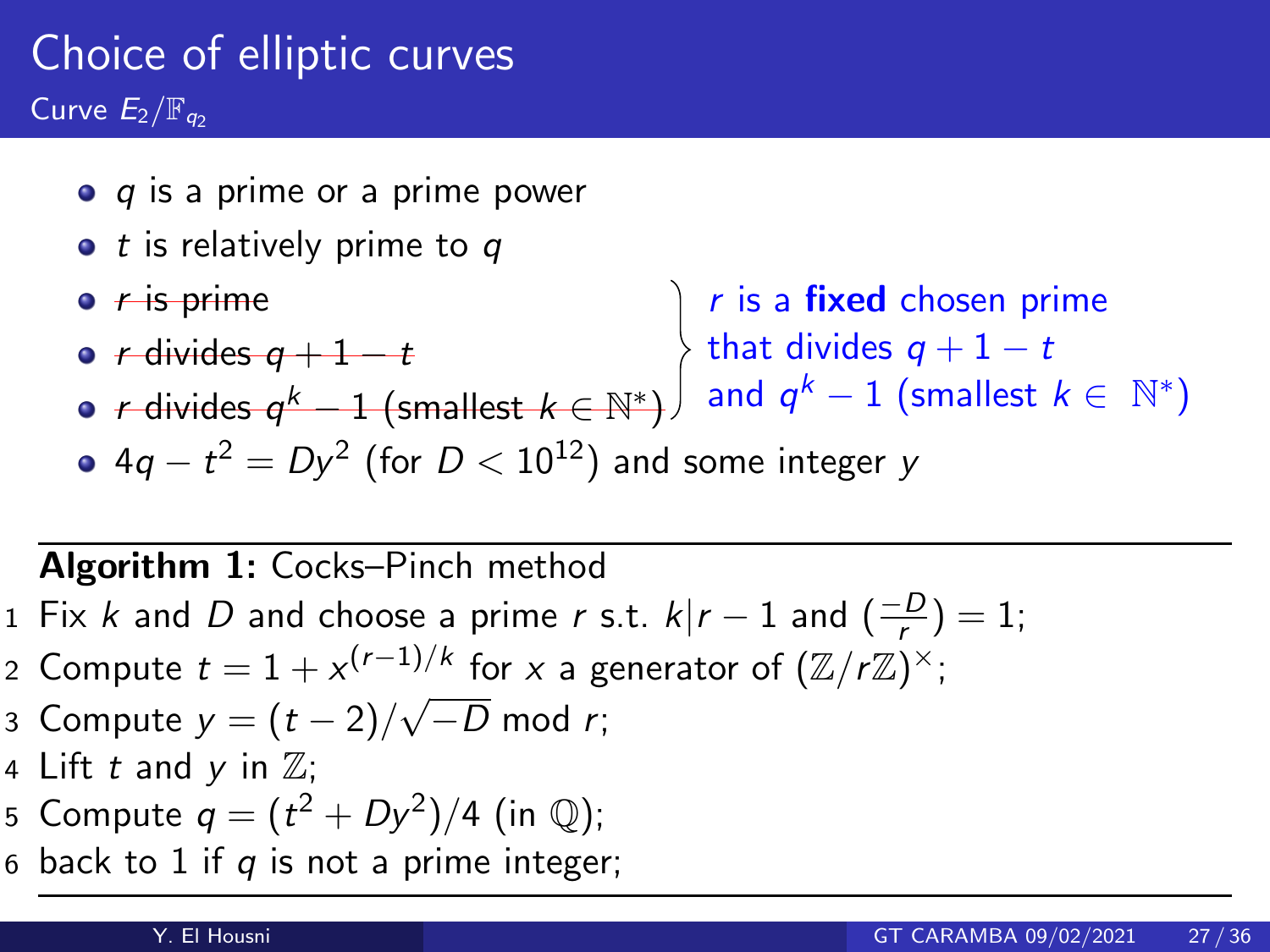- $\rho = \log_2 q / \log_2 r \approx 2$  (because  $q = f(t^2, y^2)$  and  $t, y \stackrel{\$}{\leftarrow} \text{mod} r$ ).
- The curve parameters  $(q, r, t)$  are not expressed as polynomials.

#### Algorithm 2: Brezing–Weng method

- 1 Fix k and D and choose an irreducible polynomial  $r(x) \in \mathbb{Z}[x]$  with positive leading coefficient <sup>1</sup> s.t.  $\sqrt{-D}$  and the primitive k-th root of unity  $\zeta_k$  are in  $K = \mathbb{O}[x]/r(x)$ ;
- 2 Choose  $t(x) \in \mathbb{Q}[x]$  be a polynomial representing  $\zeta_k + 1$  in K;
- 3 Set  $y(x) \in \mathbb{Q}[x]$  be a polynomial mapping to  $(\zeta_k 1)/\sqrt{2}$  $-D$  in  $K;$
- 4 Compute  $q(x) = (t^2(x) + Dy^2(x))/4$  in  $\mathbb{Q}[x]$ ;
	- $\rho = 2 \max(\deg t(x), \deg y(x))/\deg r(x) < 2$

 $r(x), q(x), t(x)$  but does  $\exists x_0 \in \mathbb{Z}^*, r(x_0) = r_{fixed}$  and  $q(x_0)$  is prime?

 $^{\rm 1}$ conditions to satisfy Bunyakovsky conjecture which states that such a polynomial produces infinitely many primes for infinitely many integers.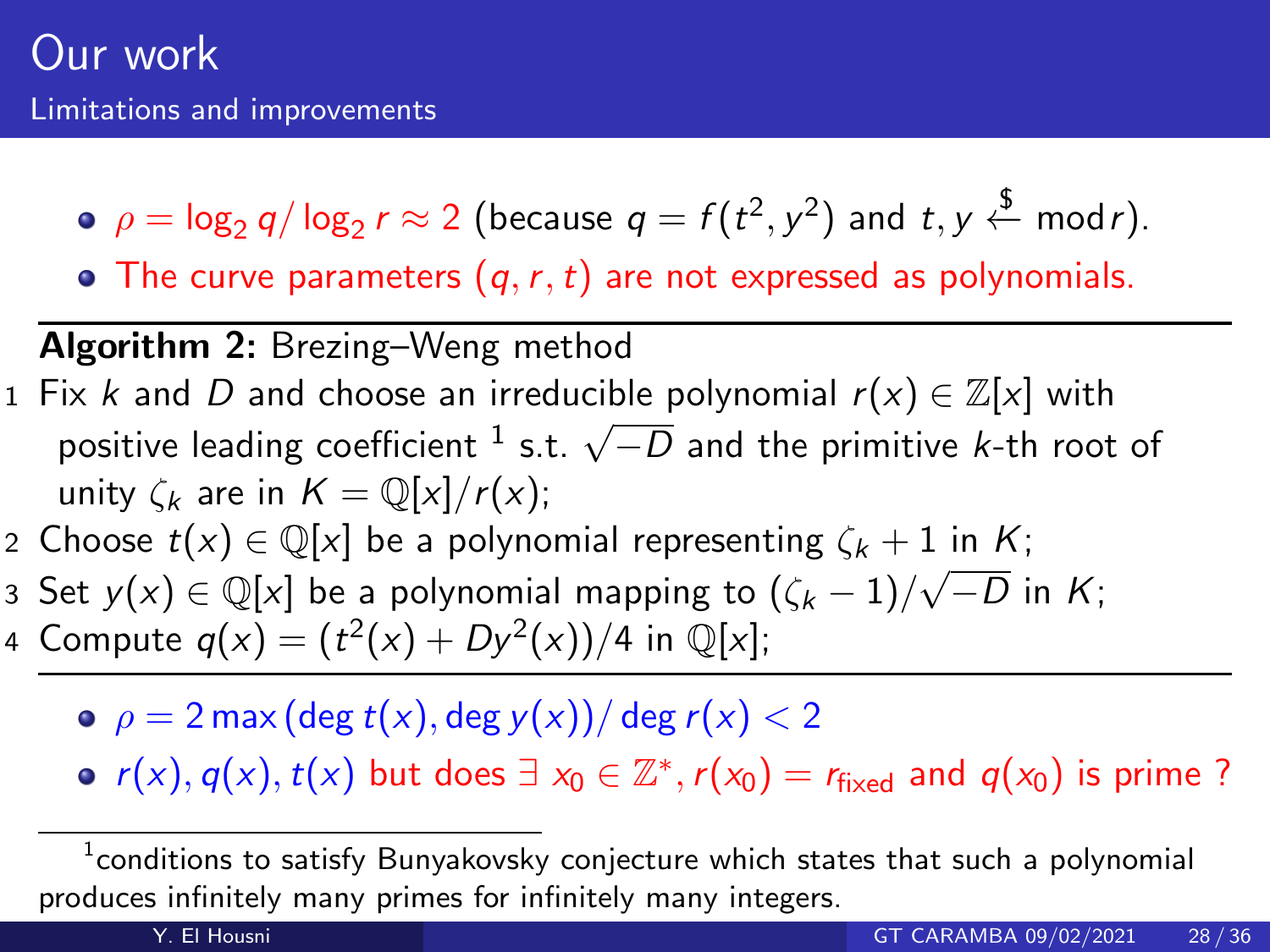- $\mathbb{G}_2\subset E(\mathbb{F}_{q^k})\cong E'[r](\mathbb{F}_{q^{k/d}})$  for a twist  $E'$  of degree  $d$ .
- When  $-D = -3$ , there exists a twist  $E'$  of degree  $d = 6$ .
- Associated with a choice of  $\xi\in\mathbb{F}_{q^{k/6}}$  s.t.  $x^6-\xi\in\mathbb{F}_{q^{k/6}}[\![x]\!]$  is irreducible, the equation of  $E^{\prime}$  can be either

• 
$$
y^2 = x^3 + b/\xi
$$
 and we call it a D-twist or

• 
$$
y^2 = x^3 + b \cdot \xi
$$
 and we call it a M-twist.

- For the D-type,  $E' \to E : (x, y) \mapsto (\xi^{1/3}x, \xi^{1/2}y)$ ,
- For the M-type  $E'\to E:(x,y)\mapsto (\xi^{2/3}x/\xi,\xi^{1/2}y/\xi)$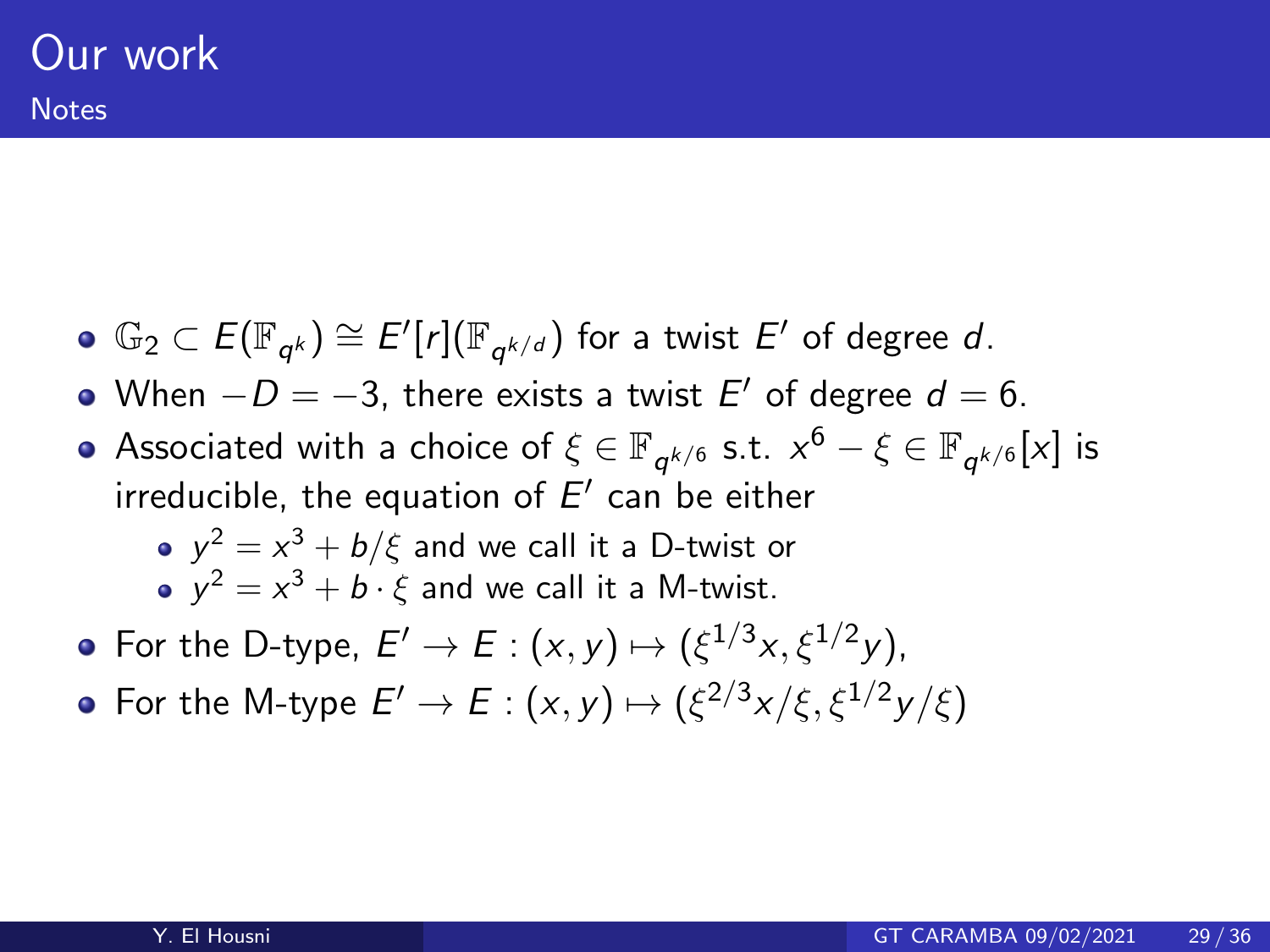#### **4** Cocks–Pinch method

- $k = 6$  and  $-D = -3 \implies 128$ -bit security,  $\mathbb{G}_2$  coordinates in  $\mathbb{F}_q$ , GLV multiplication over  $\mathbb{G}_1$  and  $\mathbb{G}_2$
- restrict search to size(q)  $\leq$  768 bits  $\implies$  smallest machine-word size

#### **2** Brezing–Weng method

- choose  $r(x) = q_{\text{BI S} 12-377}(x)$
- $\mathit{q}(x) = (t^2(x) + 3y^2(x))/4$  factors  $\implies \mathit{q}(x_0)$  cannot be prime
- lift  $t = r \times h_t + t(x_0)$  and  $y = r \times h_y + y(x_0)$  [\[FK19,](#page-42-1) [GMT20\]](#page-42-2)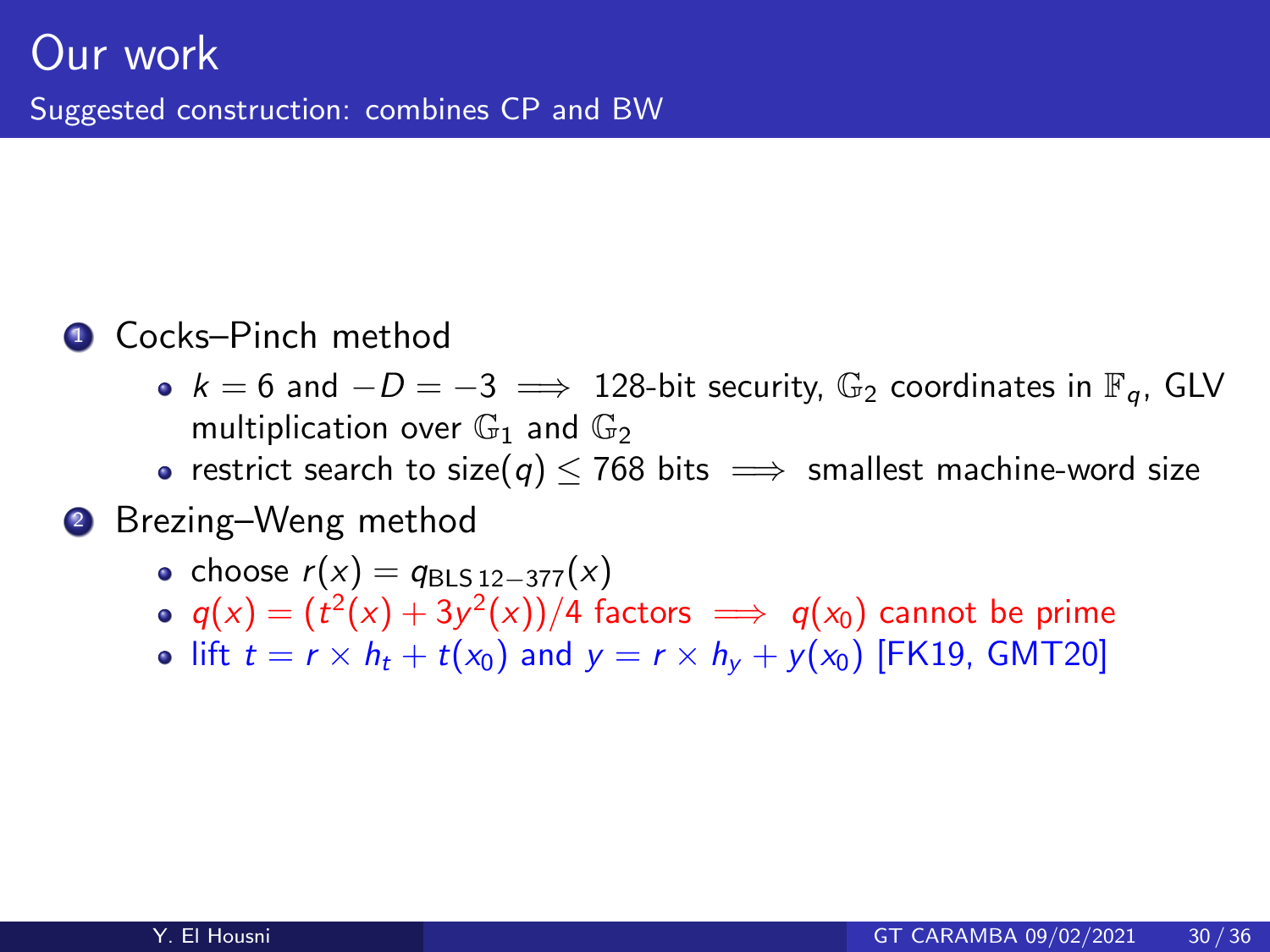We found the following curve  $E$  :  $y^2 = x^3 - 1$  over  $\mathbb{F}_q$  of 761-bit. The parameters are expressed in polynomial forms and evaluated at the seed  $x_0 = 0x8508c00000000$ . For pairing computation we use the M-twist curve  $E^{\prime}: y^2 = x^3 + 4$  over  $\mathbb{F}_q$  to represent  $\mathbb{G}_2$  coordinates.

Our curve, 
$$
k = 6
$$
,  $D = 3$ ,  $r = q_{BLS12-377}$   
\n $r(x) = (x^6 - 2x^5 + 2x^3 + x + 1)/3 = q_{BLS12-377}(x)$   
\n $t(x) = x^5 - 3x^4 + 3x^3 - x + 3 + h_t r(x)$   
\n $y(x) = (x^5 - 3x^4 + 3x^3 - x + 3)/3 + h_y r(x)$   
\n $q(x) = (t^2 + 3y^2)/4$   
\n $q_{h_t=13, h_y=9}(x) = (103x^{12} - 379x^{11} + 250x^{10} + 691x^9 - 911x^8$   
\n $-79x^7 + 623x^6 - 640x^5 + 274x^4 + 763x^3 + 73x^2 + 254x + 229)/9$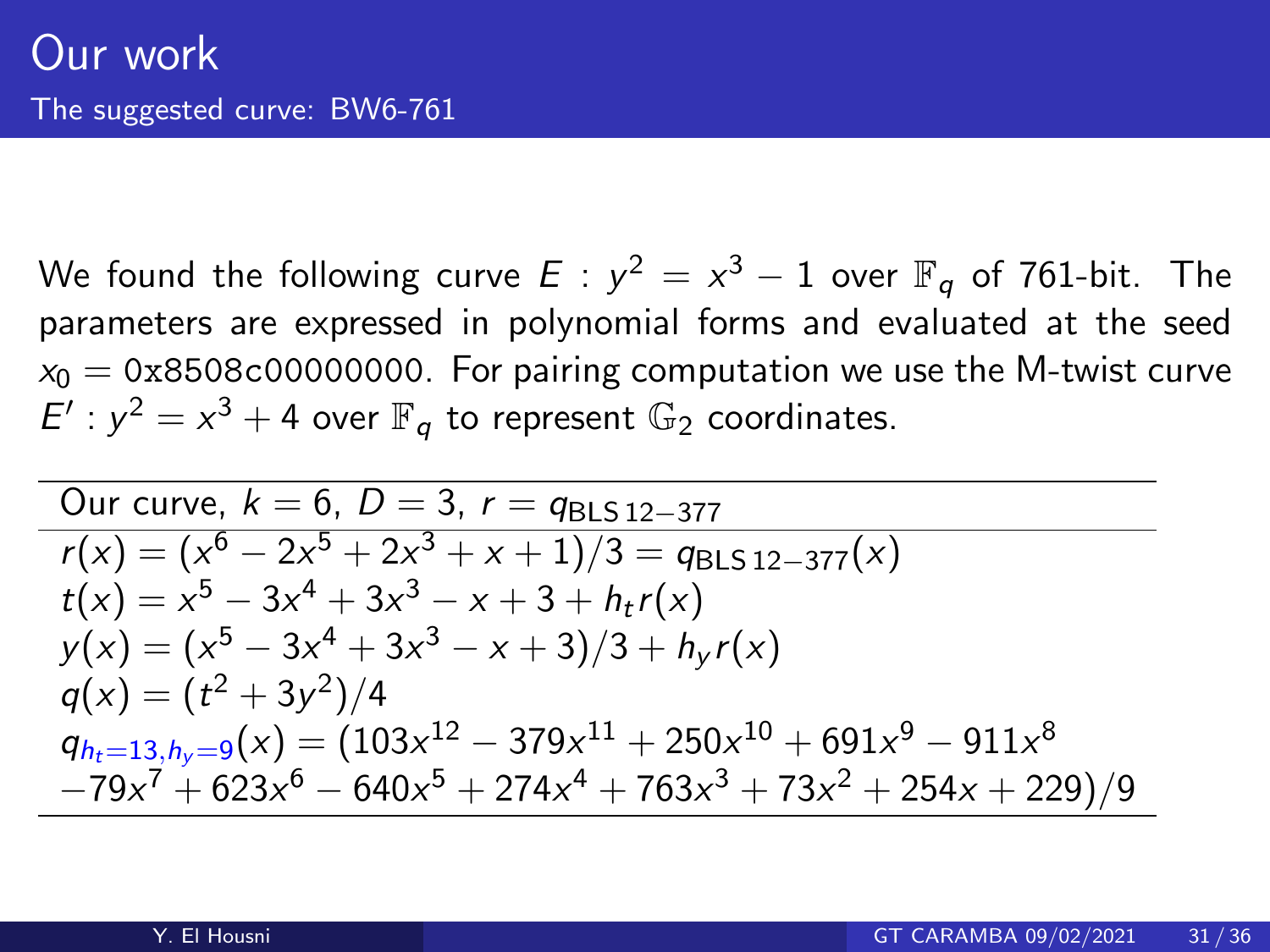- is over 761-bit instead of 782-bit, we save one machine-word of 64 bits.
- has an embedding degree  $k = 6$  and a twist of order  $d = 6$ , allowing  $\mathbb{G}_2$  coordinates to be in  $\mathbb{F}_q$  (factor 6 compression).
- parameters have polynomial expressions, allowing fast implementation.
- **•** has a very efficient optimal ate pairing.
- has faster cyclotomic squaring in  $\mathbb{F}_{q^6}.$
- has CM discriminant  $-D = -3$ , allowing fast GLV multiplication on both  $\mathbb{G}_1$  and  $\mathbb{G}_2$ .
- has fast subgroup checks and fast cofactor multiplication on  $\mathbb{G}_1$  and  $\mathbb{G}_2$  via endomorphisms.
- has fast and secure hash-to-curve methods for both  $\mathbb{G}_1$  and  $\mathbb{G}_2$ .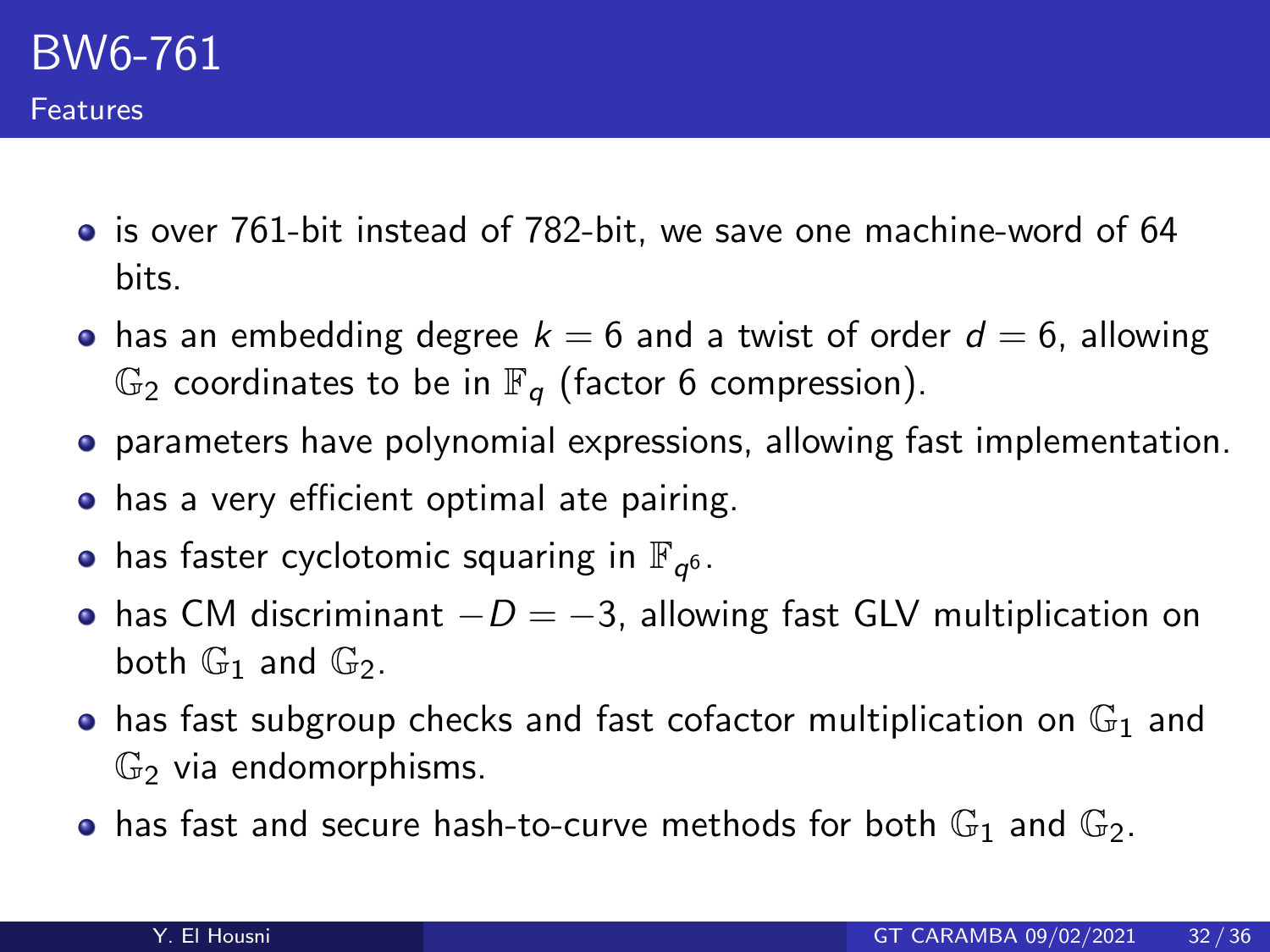## <span id="page-36-0"></span>Our work Cost estimation of a pairing

 $e(P,Q) = f_{t-1,Q}(P)^{(q^6-1)/r}$  (t − 1) of 388 bits,  $Q \in \mathbb{F}_{q^3}$  $e(P,Q) = (f_{x_0+1,Q}(P) f_{x_0}^q)$  $\begin{array}{lll} \displaystyle \frac{xq}{x_0^3-x_0^2-x_0,Q}(P))^{(q^6-1)/r} & \quad & x_0 \text{ of 64 bits},\ Q \in \mathbb{F}_q \end{array}$ 

$$
(q^6-1)/r = (q^3-1)(q+1)(q^2-q+1)/r = \begin{cases} \text{ easy part} \times (w_0 + qw_1) \\ \text{easy part} \times f(x_0, q^i) \end{cases}
$$

| Prime     | Pairing | Miller loop             | Exponentiation         | Total                                                                                 |  |
|-----------|---------|-------------------------|------------------------|---------------------------------------------------------------------------------------|--|
| - 377-bit | ate     | $6705$ m <sub>384</sub> |                        | $13768$ m <sub>384</sub>                                                              |  |
| 782-bit   | ate     |                         |                        |                                                                                       |  |
|           |         | 7911 m <sub>768</sub>   | 5081 $m_{768}$         | $12992$ m <sub>768</sub>                                                              |  |
|           |         | $761$ -bit   opt. ate   | 47298 m <sub>832</sub> | $7063$ m <sub>384</sub> '<br>10521 m <sub>832</sub> 57819 m <sub>832</sub><br>------- |  |

 $m_b$  base field multiplication, b bitsize in Montgomery domain on a 64-bit platform

x4.5 less operations in a smaller field by one machine-word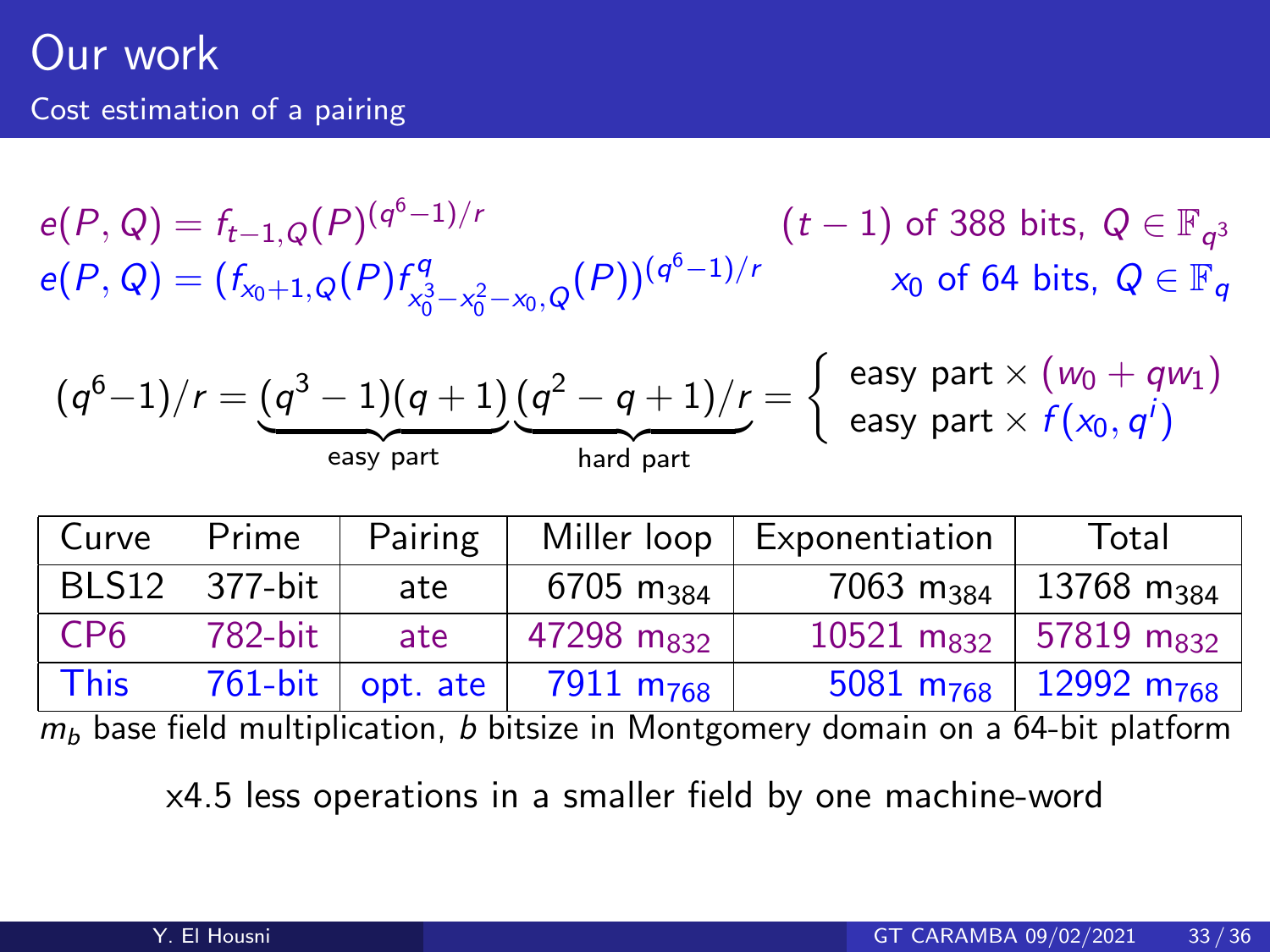<span id="page-37-0"></span>Implemented in ZEXE Rust library [?] and tested on a 2.2 GHz Intel Core i7 x86 64 processor with 16 Go 2400 MHz DDR4 memory running macOS Mojave 10.14.6. Rust compiler is Cargo 1.43.0.

Pull request url: <https://github.com/scipr-lab/zexe/pull/210>

| Curve             | Pairing    | Miller loop       | Exponentiation    | Total  | Eq. $2$            |
|-------------------|------------|-------------------|-------------------|--------|--------------------|
| BLS <sub>12</sub> | ate        | 0.7 <sub>ms</sub> | 1.3ms             | 2ms    | 3.4 <sub>ms</sub>  |
| CP6-782           | ate (ZEXE) | 76.1ms            | 8.1 <sub>ms</sub> | 84.2ms | 309.4ms            |
| Our curve         | opt. ate   | 2.5 <sub>ms</sub> | 3ms               | 5.5ms  | 10.5 <sub>ms</sub> |

x15 faster to compute a pairing

x29 faster to verify a Groth16 proof

N.B.: Affine pairing on CP6-761 can be optimized by implementing faster inverse in  $F_{q^3}$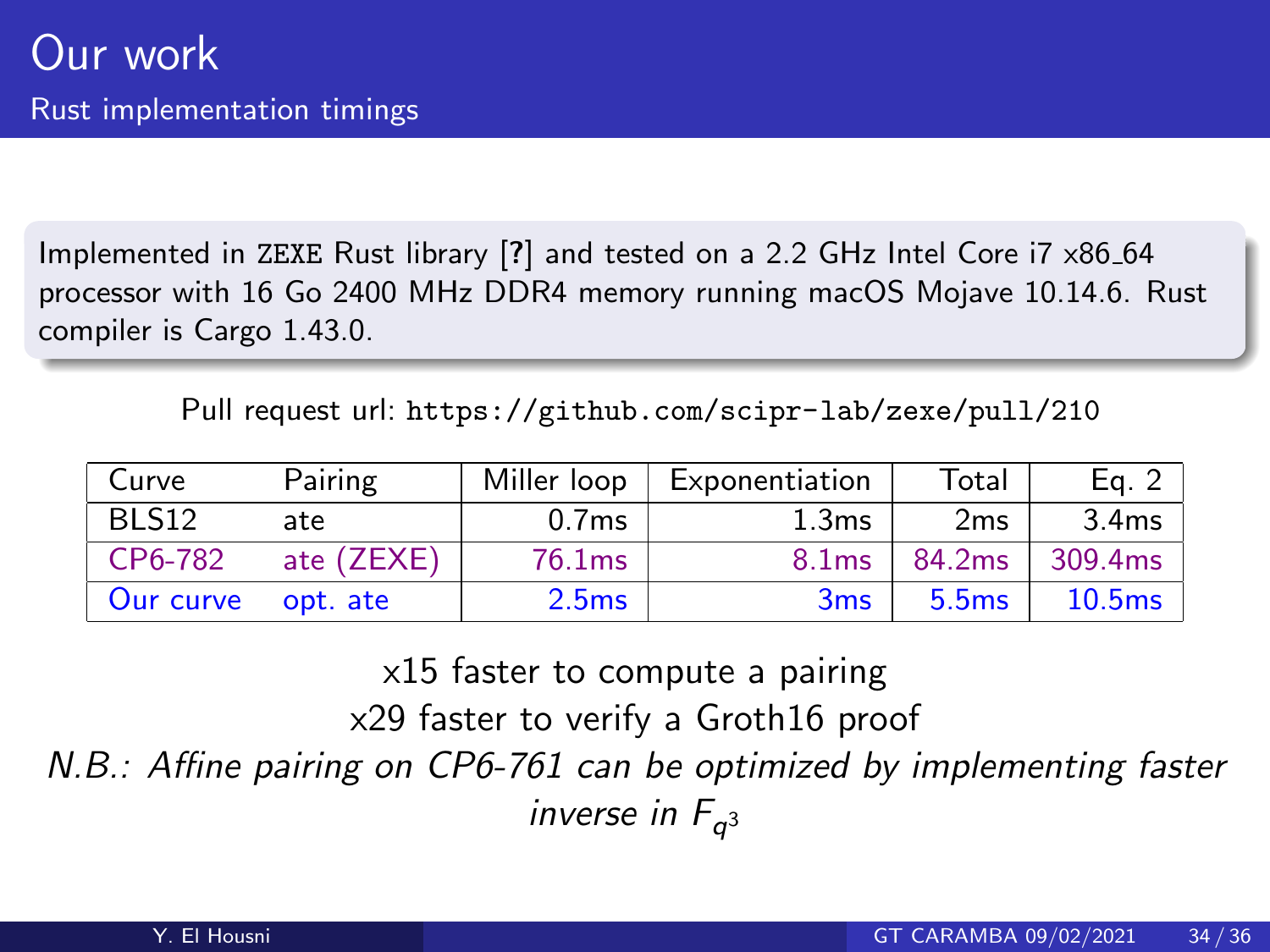#### zkTeam at consenSys

- **o** goff: Fast finite field arithmetic in Golang [\(github,](https://github.com/ConsenSys/goff) [hackmd\)](https://hackmd.io/@zkteam/goff)
- **o** gurvy: Elliptic curves arithmetic in Golang (BN, BLS12, BW6) [\(github,](https://github.com/ConsenSys/gurvy) [hackmd\)](https://hackmd.io/@zkteam/eccbench)
- **o** gnark: Zero-knowledge proof in Golang (Groth16, recursive Groth16) [\(github,](https://github.com/ConsenSys/gnark) [hackmd\)](https://hackmd.io/@zkteam/gnark)

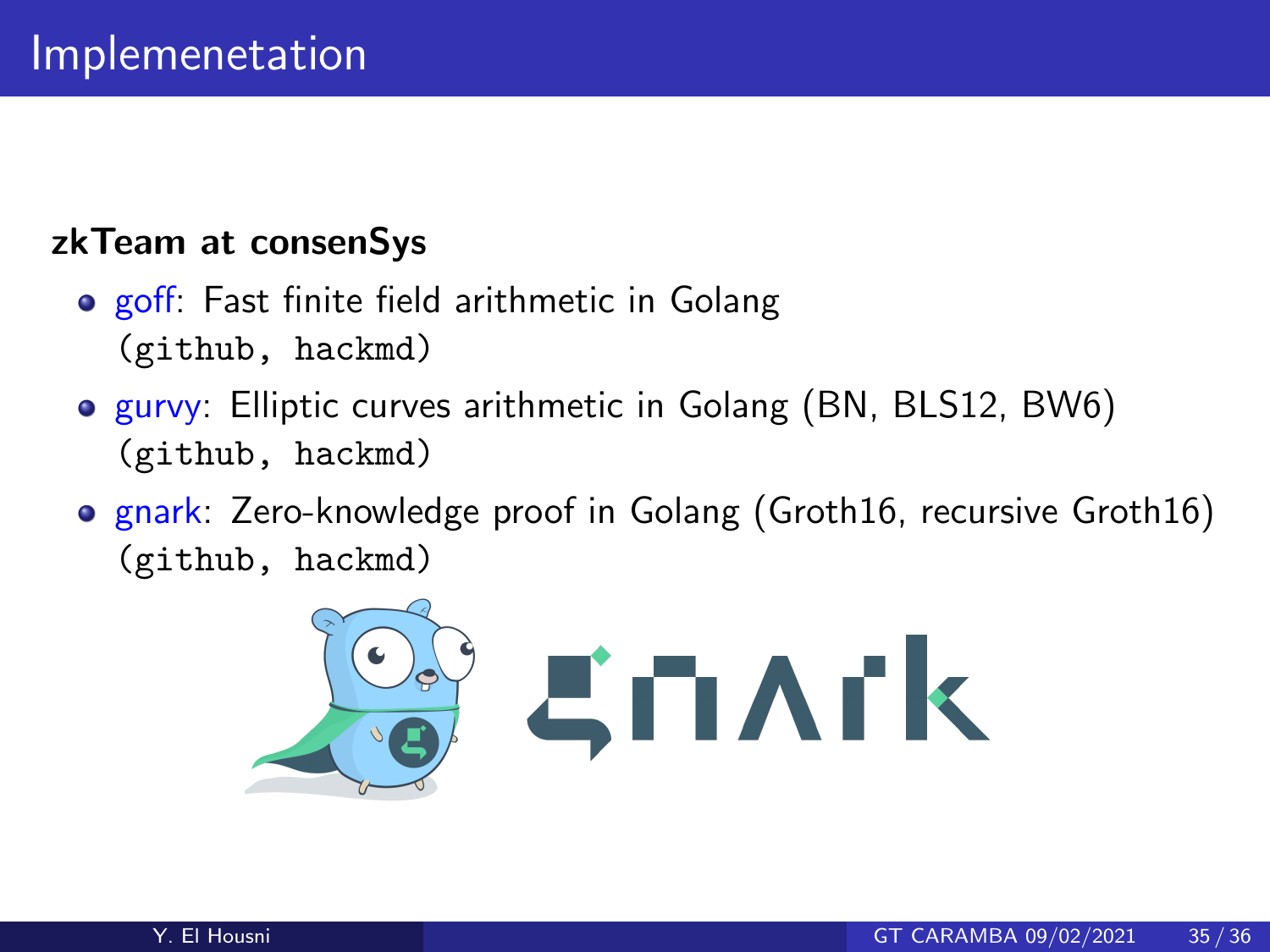- <span id="page-39-0"></span>Can we construct cycles of embedding degrees greater than 6?
- In particular, can we construct a 2-cycle of higher embedding degrees?
- Can we characterize all 2-chains with arbitrary embedding degrees?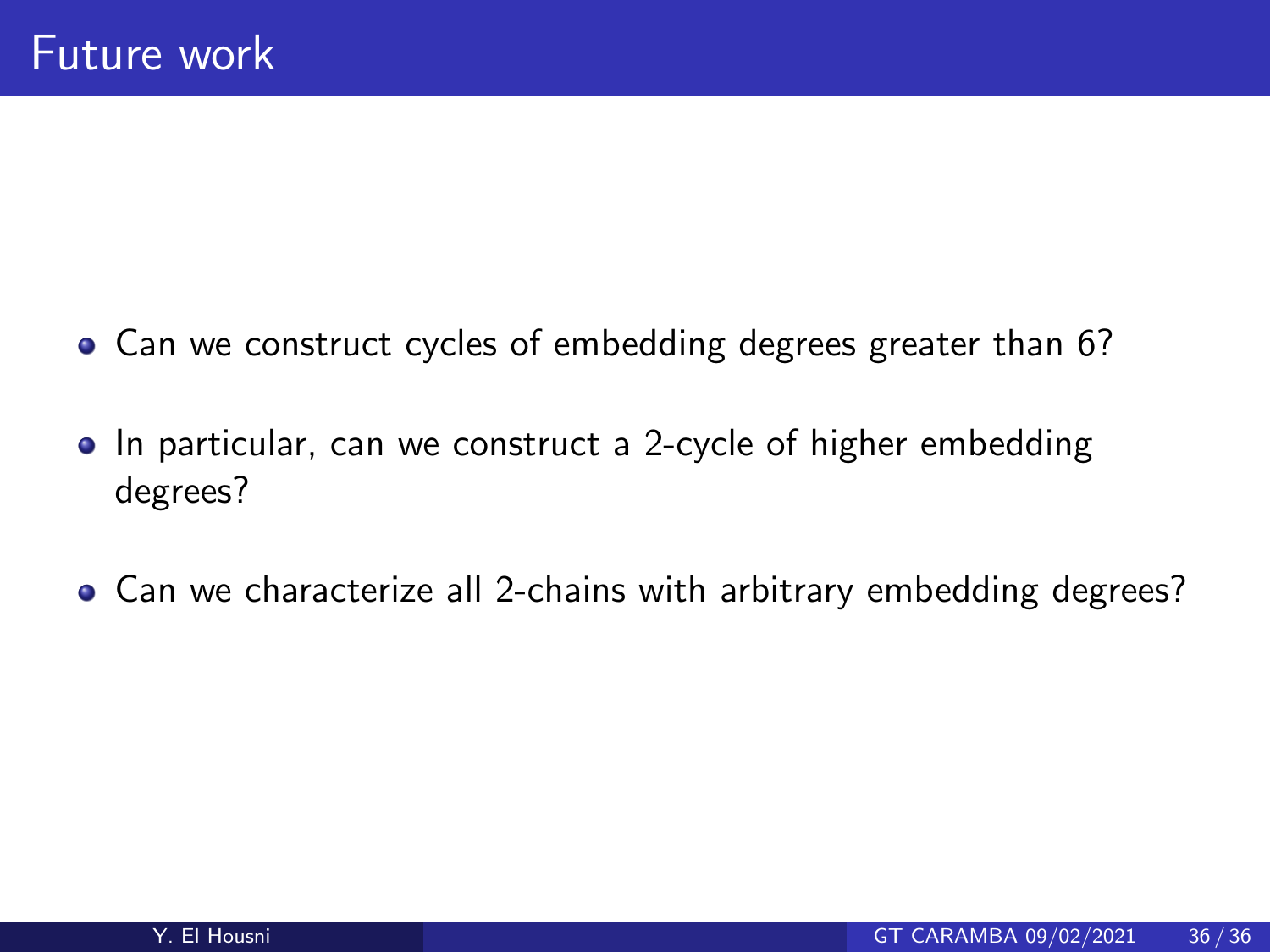<span id="page-40-1"></span>

Sean Bowe, Alessandro Chiesa, Matthew Green, Ian Miers, Pratyush Mishra, and Howard Wu.

Zexe: Enabling decentralized private computation.

In 2020 IEEE Symposium on Security and Privacy (SP), pages 1059–1076, Los Alamitos, CA, USA, may 2020. IEEE Computer Society.

<span id="page-40-0"></span>Eli Ben-Sasson, Alessandro Chiesa, Eran Tromer, and Madars Virza. Scalable zero knowledge via cycles of elliptic curves.

In Juan A. Garay and Rosario Gennaro, editors, CRYPTO 2014, Part II, volume 8617 of LNCS, pages 276–294. Springer, Heidelberg, August 2014.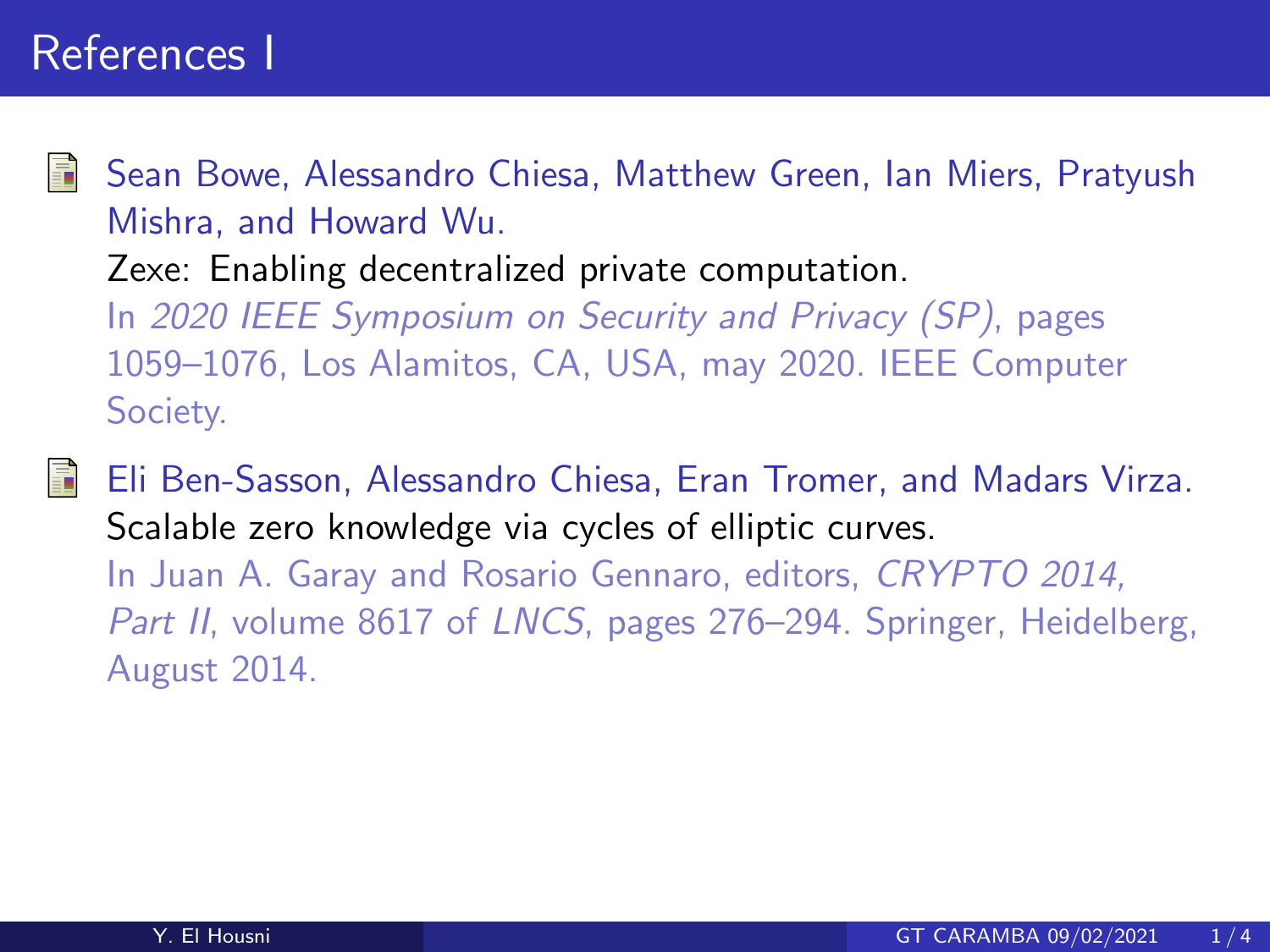## References II

<span id="page-41-0"></span>

Eli Ben-Sasson, Alessandro Chiesa, Eran Tromer, and Madars Virza. Succinct non-interactive zero knowledge for a von neumann architecture.

In Kevin Fu and Jaeyeon Jung, editors, USENIX Security 2014, pages 781–796. USENIX Association, August 2014.

<span id="page-41-2"></span>Alessandro Chiesa, Lynn Chua, and Matthew Weidner. On cycles of pairing-friendly elliptic curves. SIAM Journal on Applied Algebra and Geometry, 3(2):175–192, 2019.

<span id="page-41-1"></span>Youssef El Housni and Aurore Guillevic. Optimized and secure pairing-friendly elliptic curves suitable for one layer proof composition. Cryptology ePrint Archive, Report 2020/351, 2020. <https://eprint.iacr.org/2020/351>.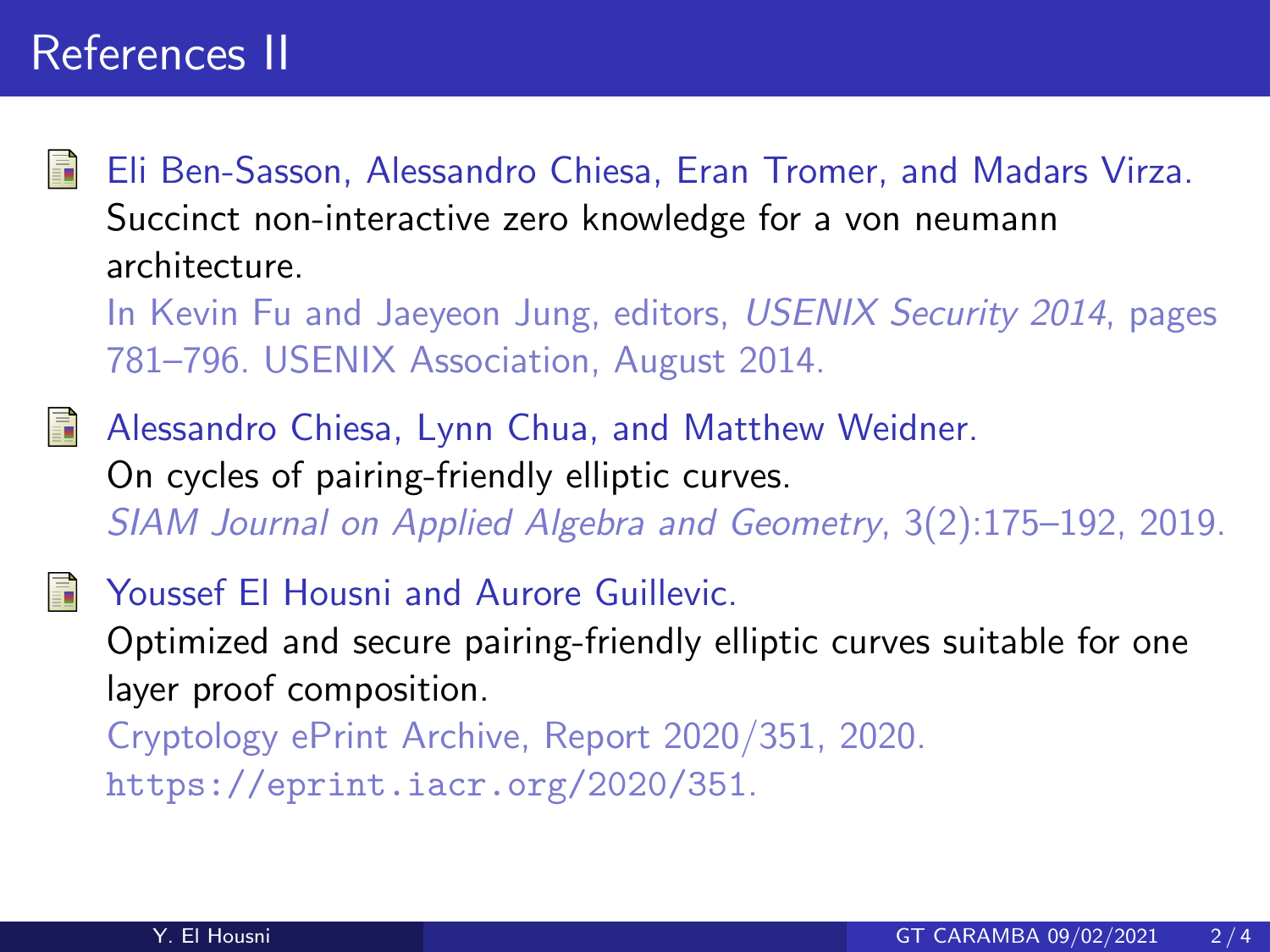## References III

- <span id="page-42-1"></span>Georgios Fotiadis and Elisavet Konstantinou. TNFS resistant families of pairing-friendly elliptic curves. Theoretical Computer Science, 800:73–89, 31 December 2019.
- <span id="page-42-0"></span>David Freeman, Michael Scott, and Edlyn Teske. A taxonomy of pairing-friendly elliptic curves. Journal of Cryptology, 23(2):224–280, April 2010.
- <span id="page-42-2"></span>Aurore Guillevic, Simon Masson, and Emmanuel Thomé. Cocks–Pinch curves of embedding degrees five to eight and optimal ate pairing computation.

Des. Codes Cryptogr., 88:1047–1081, March 2020.